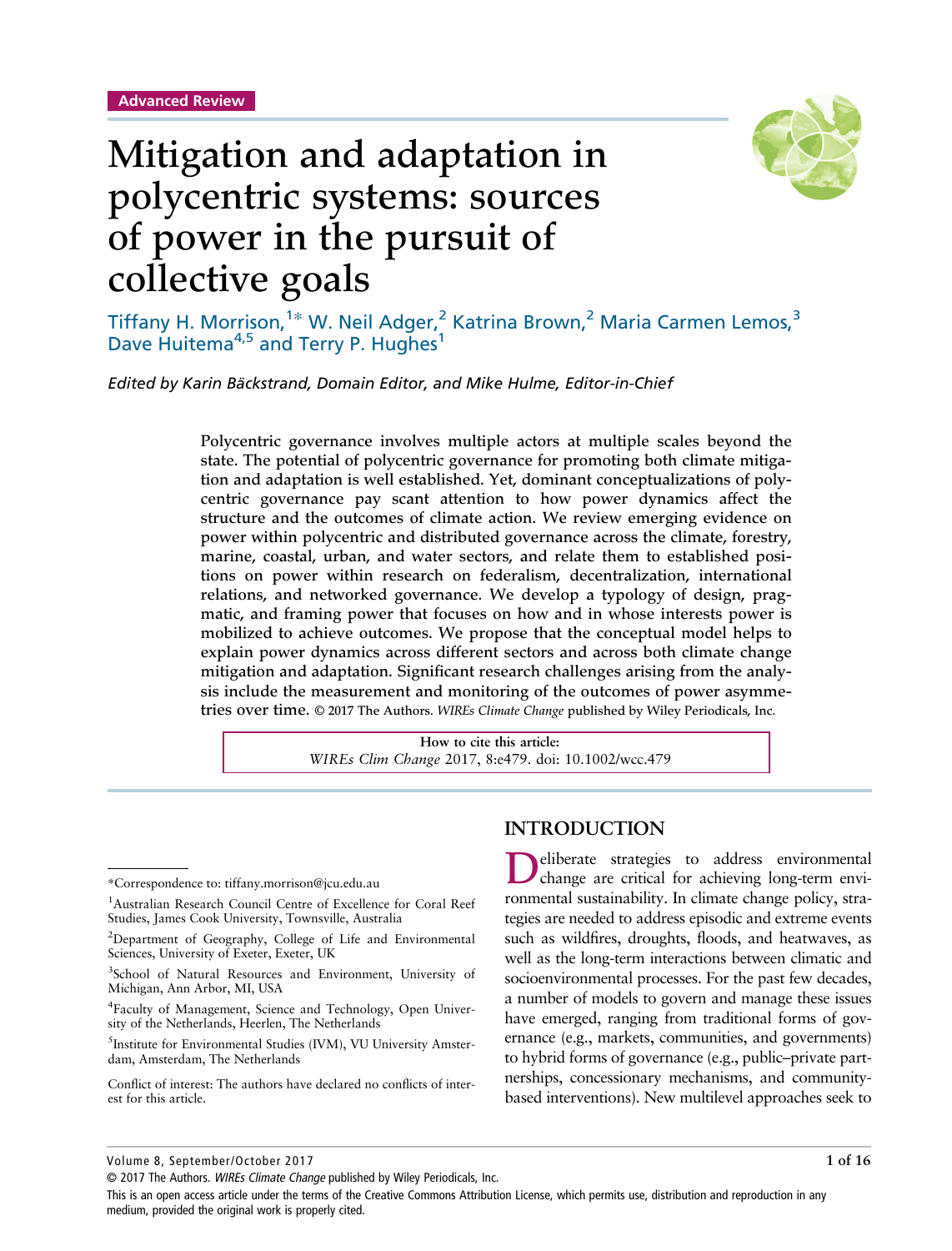avoid the pitfalls and limitations of earlier approaches and to advance governance toward desirable norms such as local participation, representation, equity, legitimacy, accountability, innovation, and efficiency.<sup>1,2</sup> More recently, polycentric governance has increasingly gained traction among both scholars and policymakers.3

Polycentrism is a model of governance that actively steers local, regional, national, and international actors and instigates learning from experience across multiple actors, levels of decision-making, and  $temporal scales.<sup>3,4</sup>$  In its most prevalent conceptualization, it is a nonhierarchical set of interactions between public and private actors operating at multiple levels (e.g., supranational, national, and subnational) without a predominant central authority.<sup>5</sup> A polycentric system is made up of many autonomous units that are formally independent of one another but which choose to act in ways that take account of others through self-organized processes of cooperation and conflict resolution.<sup>6,7</sup>

Yet recent critiques have highlighted several inherent contradictions and limitations of polycentrism. Jordan et al. $8$  challenge the prevailing enthusiasm about polycentric governance in dealing with climate change, pointing out untested assumptions about diffusion and performance of novel governance approaches. Other research reveals the limitations of polycentric governance for arresting the world's alarming deforestation rates through programs such as Reducing Emissions from Deforestation and Forest Degradation  $(REDD+)$ .<sup>9</sup> Evidence from polycentric experiments in urban planning for climate change has underscored the challenges in engaging with the economic and political dimensions of cities.10,11. Some strands have alluded to the role that power may play in undermining the advantages of polycentrism over other forms of governance.<sup>12,13</sup>

At the heart of conceptualizations of polycentric governance is the focus on the emergence of decentralized yet networked arrangements that are connected through processes of cooperative learning. However, by downplaying the hierarchical or multilevel structures within which polycentrism is embedded, these frameworks often ignore not only different types of power at play but also how their distribution may affect both governance processes and environmental outcomes. Empirical research shows that many systems that are described as polycentric are critically shaped by power, both positively and negatively. For example, forest policy under the REDD+ program, which is generally regarded as polycentric, is actually embedded within established hierarchies of centralized control and state ownership

of forest land.9 Similarly, empirical research on REDD+ in Indonesia shows that powerful organizations can and do shape governance structures to their own interests.<sup>14</sup> Moreover, the conceptualization of polycentrism as self-organizing and nonhierarchical can be problematic when the state is in effect a partner in most governance schemes.<sup>2,15</sup> Indeed, the literature on decentralization and community-based management of natural resources often exposes the inherent contradictions of purposefully 'choosing' to self-organize, and shows that the changing relationships of power at all levels are critical to understanding outcomes.<sup>16,17</sup> Finally, some studies suggest that multiscale governance of environmental risks and adaptation is better conceptualized as both decentralized networks of cooperative learning and as expressions of power-laden social relations.<sup>18</sup>

Polycentric governance is often equated with state decentralization of authority in order to keep central power in check.19,20 By limiting central power, polycentrism is purported to avoid the failures of state-centered governance while simultaneously empowering different actors and organizations to work together across and at the appropriate scale to solve critical environmental problems. Yet, it appears that in the pursuit of minimal active management by the state, polycentrism has been inadvertently rendered power-free. We believe that in order for polycentrism to meet its promise, its analysis and practice need to be much more explicit about power in order to both reveal and address power imbalances and achieve better outcomes.

In this article, we explore these issues, focusing particularly on the role of power in polycentric governance. We first show how existing work on polycentric governance has generated significant new understanding but how it still needs to incorporate the different ways of accounting for power. We then employ insights from a number of recent studies across the climate, forestry, marine, coastal, urban, and water sectors, and relate them to the findings that have emerged from much older strands of work on federalism, decentralization, international relations, and networked governance. In particular, we explore the diverse strands of literature in order to identify different forms of power and how they may affect processes and outcomes of polycentric governance. We show the potential for deeper collaboration across a number of disciplines and multiple conceptualizations of power in order to produce a more comprehensive analysis of polycentric governance. In the concluding section, we outline the most significant research gaps identified from our analysis.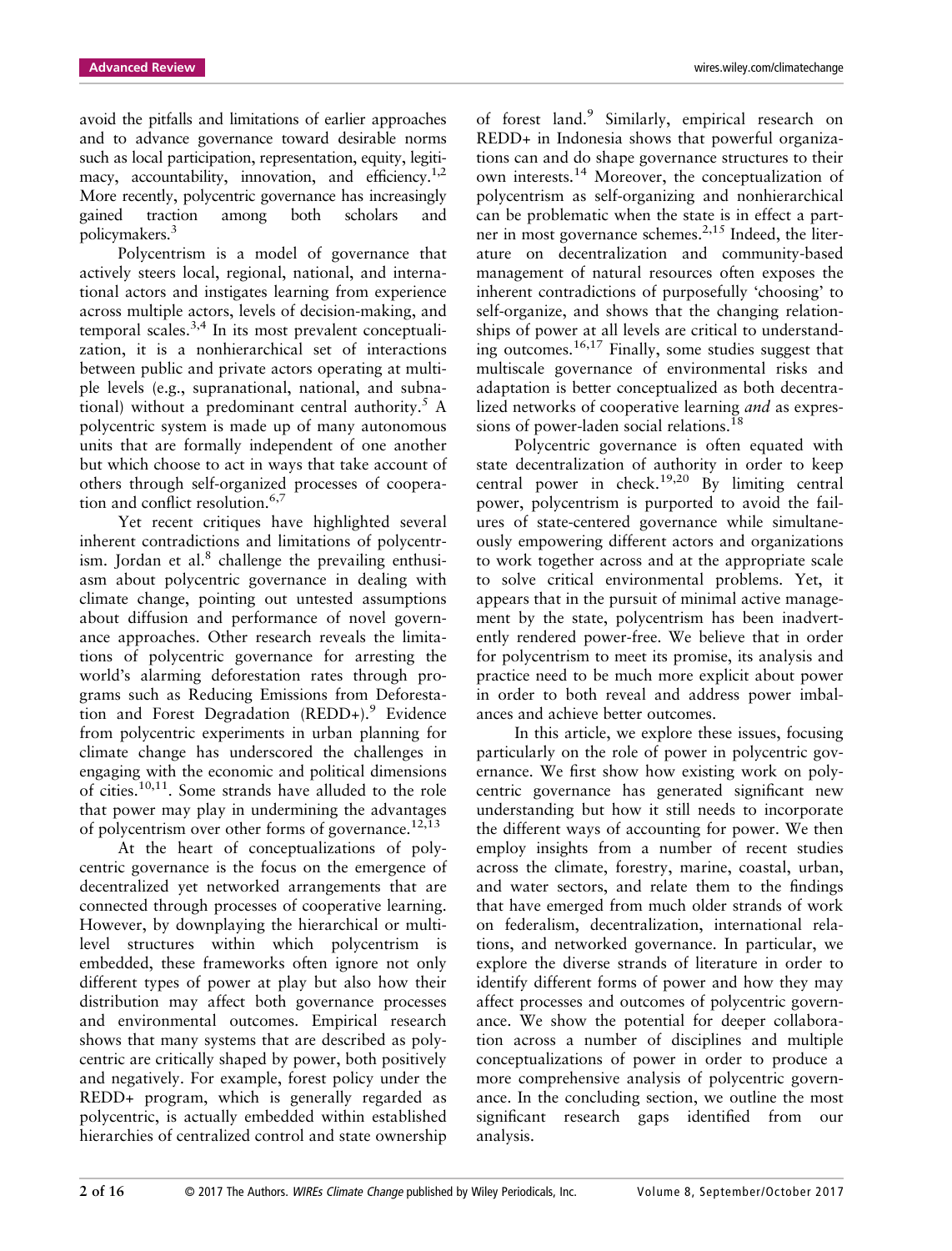# WHAT IS POLYCENTRIC GOVERNANCE?

At first glance, it is possible that any and every arrangement with multiple actors governing across different scales could claim to be polycentric since the degree of coordination and level of purposeful design might lie in the eye of the beholder. For example, the European Union has often been understood as both a multilevel system and a polycentric system. Hence, establishing some core examples of what represents ideal types of polycentric governance, and contrasting them with examples that clearly are not, can be difficult.

Polycentricity was initially defined as the antithesis of monocentric systems: those controlled by a single unitary state power (e.g., a comprehensive governmental authority). By contrast, an ideal-type polycentric system comprises multiple governing authorities at different scales who do not stand in hierarchical relationship to each other but function nonetheless as a coordinated system.<sup>3,5</sup> These individual authorities take account of others through processes of cooperation, conflict resolution, selforganization, and mutual adjustment. Polycentric systems are also not to be confused with ideal-type multilevel systems, which involve a nested structure with a central predominant government authority whose decision-making is based on constituent interests (e.g., lower level authorities).<sup>21</sup> In multilevel systems, tasks and decisions are allocated according to a classic federal structure or decentralized unitary structure, where different actors at different scales are responsible for different policy problems. Polycentric systems share more characteristics with networked governance systems, which are also characterized by a nonhierarchical yet interactive constellation of public and private actors at multiple levels (e.g., supranational, national, and subnational) without a central predominant authority.<sup>10,22</sup> It is also worth noting here that fragmented systems can also exhibit dense networks, $23$  but they lack selforganization and mutual adjustment which are the defining features of polycentric systems (Table 1). Finally, it should be acknowledged that all of these categories are ideal types that are not exclusive of each other and do not necessary function in the ideal way in practice.

Polanyi first introduced the concept of polycentric governance in his classic 1951 text, The Logic of Liberty.<sup>24</sup> Vincent Ostrom developed the concept further in his 1961 study of metropolitan governance.<sup>6</sup> Over the last decade, the significant influence of Elinor Ostrom and colleagues' work on TABLE 1 | Defining Characteristics of Polycentric Governance Systems

- Many autonomous units formally independent of one another
- Multiple overlapping scales
- Units choose to act in ways that take account of others (though mutual adjustment)
- Self-organized processes of cooperation and conflict resolution
- System-like behavior

nonmonocentric collective-action solutions for the provision of environmental goods and services has seen the polycentric model gain important traction in climate, resilience, and adaptation studies.<sup>7,25-27</sup> This strand of literature includes several important demonstrations of how small-scale or single resourceuse systems have scaled up over time in response to relatively simple common use rules nested within polycentric systems.

These studies highlight that multiple centers of decision-making can and do interact at many different scales. However, due to a lack of empirical data, measurement challenges, and problems of attribution, early work on polycentric environmental governance often took a normative or descriptive case-study approach to understanding polycentric systems.<sup>7,28</sup> The results remained largely descriptive (complexity as the new reality) or normative (complexity should be solved through bottom-up adaptation and participation across institutional contexts).29

More recently, polycentricity in environmental governance has been conceptualized as ranging from weak coordination to strong polycentric order (Figure 1). Monocentricity and polycentricity are extremes, with many systems existing on a continuum between them. $\frac{7}{7}$  Strong polycentric order is associated with a high dispersion of power. The degree of order is explained by concurrence of social capital, leadership, communication dynamics, negotiation of trade-offs, degree of formalization, and structural patterns of networks such as scale bridging and coordination.33,34

However, while this approach provides useful insights into analysis of internal social structures and processes of polycentric governance, the empirical literature is only beginning to address the strength and authority of macrolevel political institutions.<sup>35</sup> Huitema et al. $^{28}$  attribute this gap to the normative and pragmatic underpinning of polycentric governance which judges that local self-government is best. The principle of *subsidiarity*—that government functions best at the lowest feasible level—is often invoked in order to limit the power and responsibility of higher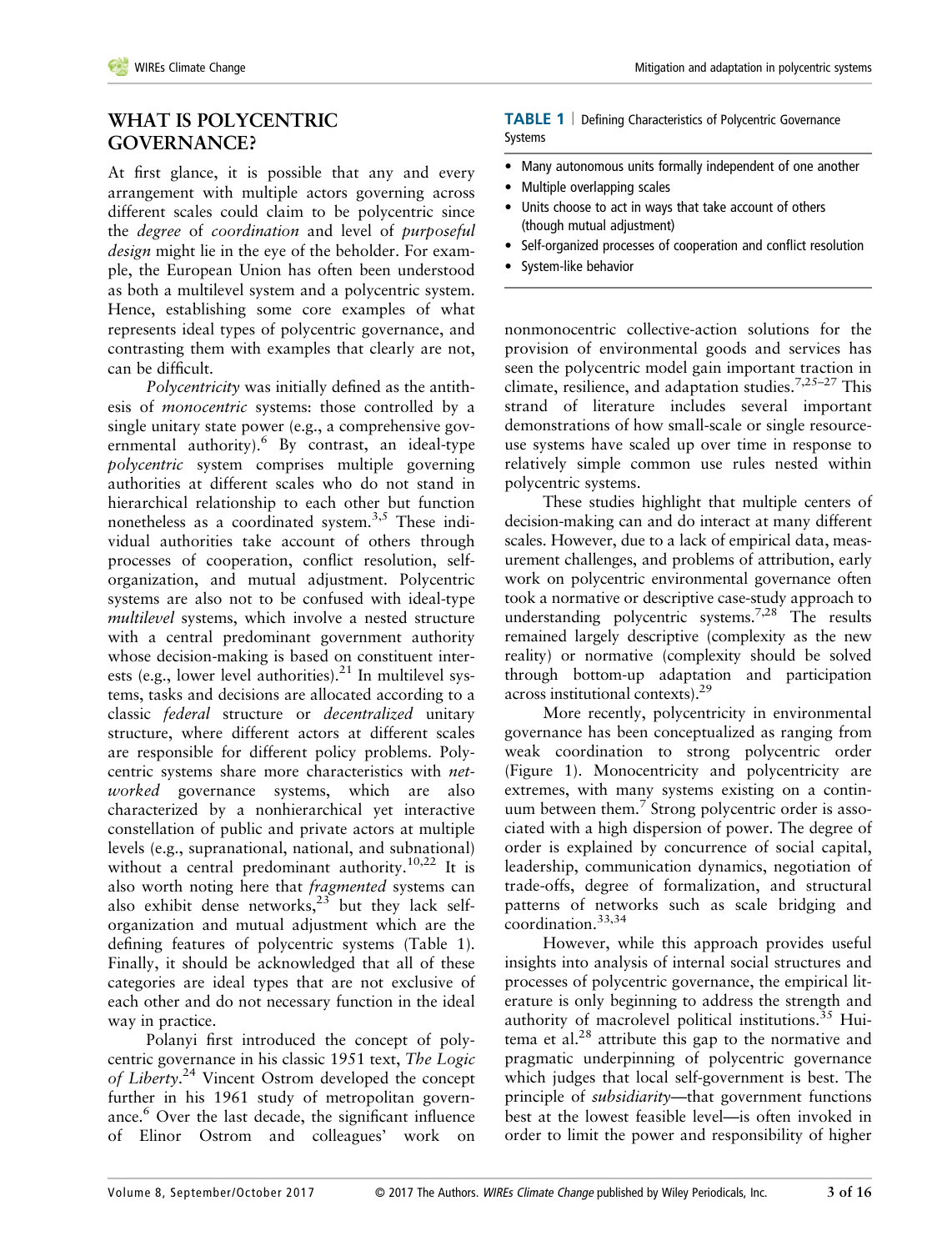

FIGURE 1 Different polycentric structures in three climate-affected regions. (a) A strong and highly decentralized polycentric system in coastal California (USA), for example, where the open coast and San Francisco Bay area are regulated by entirely different state laws and governing bodies. The California State Government has historically played an equal or greater agenda-setting role in climate mitigation and adaptation than the national government; however it is restricted by the significant administrative powers and responsibilities held by the 74 coastal cities and counties.<sup>30</sup> (b) The climate-affected Murray–Darling Basin (Australia) covers four states and a federal territory within a centralizing federal system that is signatory to a number of international conventions.<sup>31</sup> This is regarded as a moderate form of polycentrism which is becoming less polycentric as it centralizes. (c) The climate-exposed North Sea coast of Germany is cooperatively managed by five states and the national government, which is also a member of the European Union.<sup>32</sup> This example is regarded as a nascent form of polycentrism, which is still subject to issues of fragmentation.

levels in favor of promoting strong, independent roles at local and regional levels. $34,36$  Yet, central to the claims made for polycentricity are multiscale issues of power and responsibility. Indeed, multiscale power dynamics can move polycentric regimes between decentralized, recentralized, and fragmented states over time, with implications for both the structure of the system and its ability to achieve outcomes. $37$ Understanding such polycentric power dynamics, however, is neither easy nor straightforward. As the study of polycentricity matures, there is a pressing need for a more analytic interrogation of not only how power is distributed across polycentric systems but also how power is mobilized to achieve effective systems and how it affects policy and management design.

It is not surprising, therefore, that a robust and active debate has begun to emerge concerning the power dynamics of polycentric environmental governance, spanning the international climate, urban, forestry, coastal, and marine sectors. This debate is provocative because it is beginning to question the efficacy of polycentric governance in a field that has long tended to be overly exuberant about the promise of polycentrism. Emerging critiques highlight how the focus on soft interventions (nudging behavior, devolution of responsibilities, fiscal incentives) in polycentric governance has precluded more interventionist approaches and failed to deal with issues such as power imbalances and social and ecological justice. However, we suggest that the task challenging scholars of 'the new critical polycentrism' $7-9,38$  is to develop a framework to identify and understand power and its implications. As a first step, next, we revisit why polycentric governance is important for adaptation, resilience, and transformation.

# WHY POLYCENTRIC GOVERNANCE IS IMPORTANT FOR CLIMATE MITIGATION AND ADAPTATION

Environmental variability and change are characterized by cross-scale (spatial and temporal) linkages and feedbacks that generate nonlinear dynamics and uncertainty. These linkages and feedbacks cross boundaries, cause complex social–ecological interactions, and generate problems of institutional fit (Table 2). In such situations, the transformative potential of polycentric governance has been persuasively argued and widely advocated.<sup>3,4</sup> Figure 2, for example, shows that there has been exponential growth of scientific interest in polycentric governance since Elinor Ostrom spearheaded an intellectual campaign exploring the potential of polycentric governance to address global climate change.

There are many core arguments regarding the importance of polycentric systems. First, a polycentric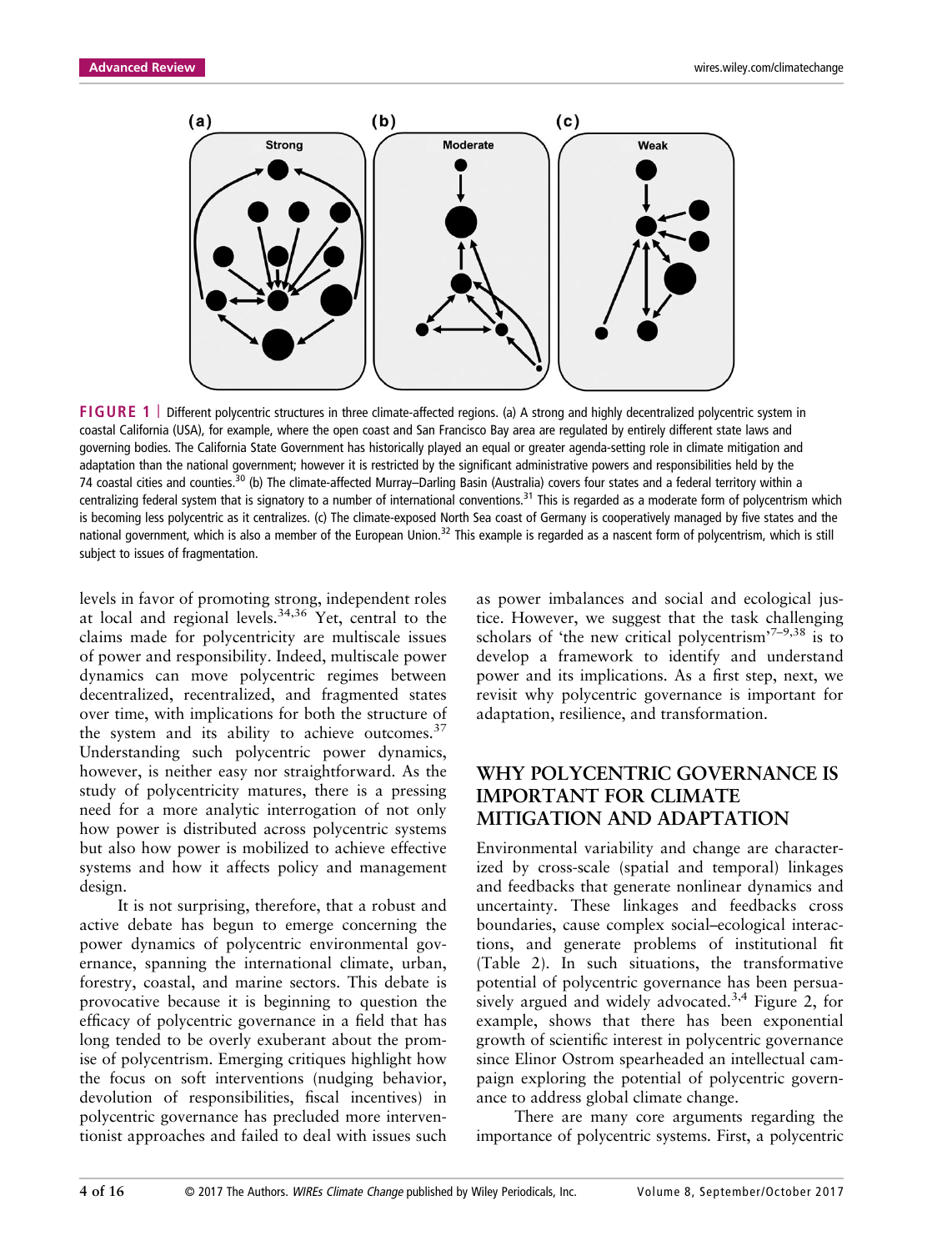TABLE 2 | Examples of Dilemmas Posed by the Nature of Climate Variability and Change<sup>39-43</sup>

- Temporal scale—trade-offs exist between protection of what exists now (infrastructure, economies, and values) and long-term adaptation. This temporal dimension leads to moral hazard—short-term actions and interventions that compromise, limit, or trade-off actions in the future (e.g., maladaptation)
- Spatial scale—adaptation actions in one place may have negative impacts elsewhere—either immediately downstream or in more remote places (e.g., teleconnections)
- Transboundary issues—parts of the environment have shared jurisdiction or where natural resources cross boundaries—such as the global atmosphere, oceans, various water bodies, and migratory species (e.g., fish stocks)
- Social–ecological interactions—environmental variability inevitably interacts with complex social dynamics, such as place, identity, and human mobility
- Nonlinear dynamics—social–ecological systems exhibit nonlinear or threshold responses to changes in climate variability
- Cross-scale feedbacks—complex interactions at different spatial or temporal scales generate thresholds and alternate stable states
- Institutional fit—the scale of governance must be capable of responding to the scale of the policy problem

approach is capable of considering multiple environmental, social, or economic conditions. This flexibility allows for more democratic representation and legitimization of decisions. Second, because the potential pathways to solutions of complex problems are illdefined, polycentric systems can provide an environment in which different actors can experiment with their preferred strategy of adapting to environmental variability and change. This capacity is also beneficial from a risk management perspective, because a 'onesize-fits all' approach may fail and this failure may well have critical adverse implications.<sup>28,44</sup> Third, because the effects of environmental variability and change are location-specific, a polycentric approach permits tailoring of adaptation activities to suit local-regional circumstances and community preferences.<sup>28,45</sup> Fourth, polycentric systems allow for specialization and the division of tasks between central, regional, and local levels, thus improving the efficiency of adaptation activities by matching the governance level to the geographic scale of the problem.<sup>33</sup> Fifth, many scholars believe polycentric systems to be flexible in their ability to configure and reconfigure alliances rapidly in order to achieve specific goals, which in turn makes them inherently adaptive. Sixth, polycentric systems are regarded as being more robust to external stresses and shocks because they can recover more quickly due to their diversity. Their high degree of overlap and redundancy also makes them less vulnerable: if one element fails, others may take over their functions (although some scholars have argued that redundancy may counteract nimbleness and flexibility).<sup>7,46,47</sup> Finally, in many policy-making scenarios, the multiple causal factors and symptoms involved, the high levels of uncertainty about the set of solutions, and the lack of definitive answer as to who is responsible for the



FIGURE 2 | Exponential growth of scientific interest in polycentric governance. Citations to Vincent Ostrom's seminal article on polycentric governance<sup>7</sup> (black) and published articles on polycentric governance (gray).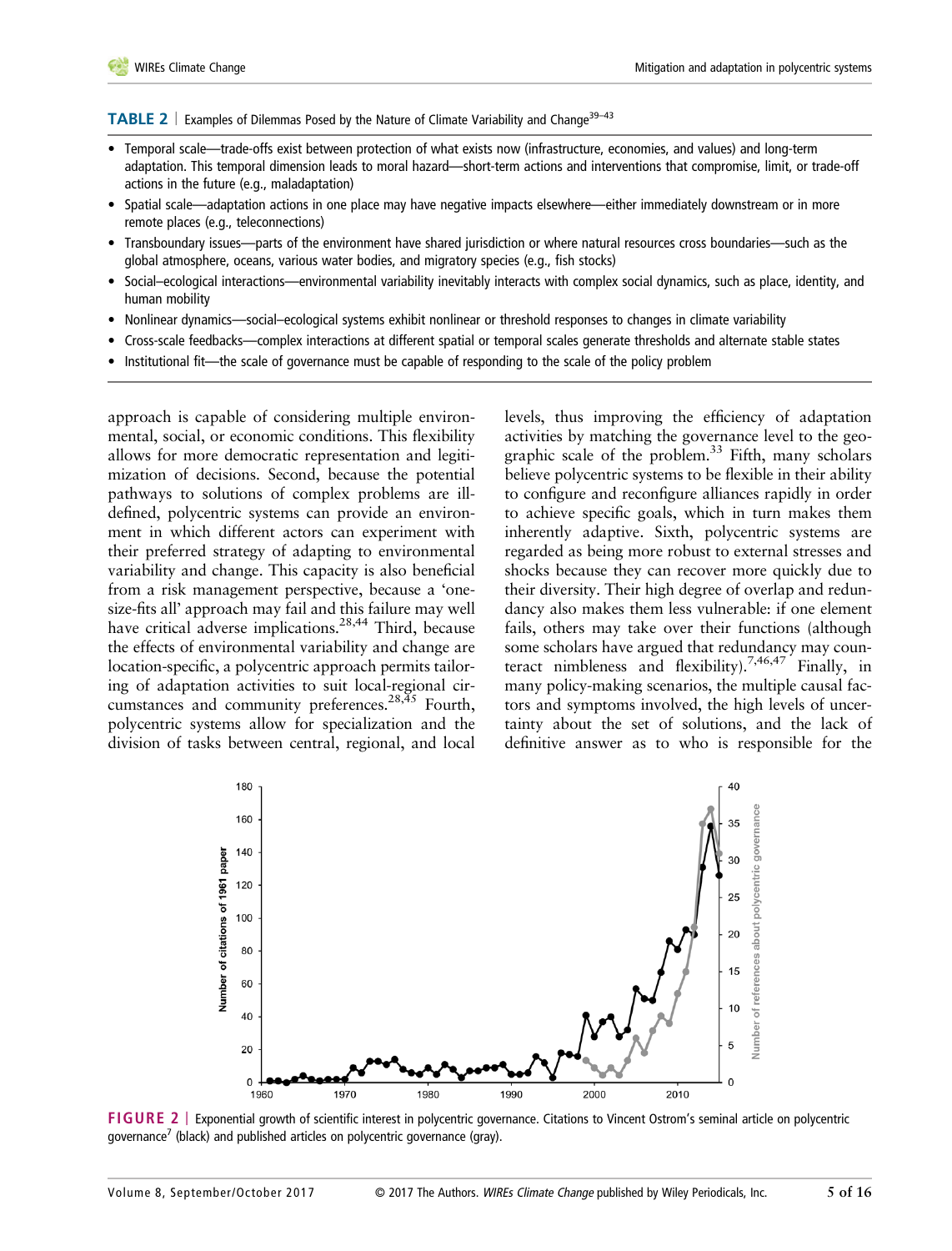solution mean that a more monocentric approach is impossible, making polycentricity, in this sense, 'a fact of life.' 28,48,49

Polycentric governance (along with multilevel, networked, and fragmented governance) has also raised well-documented concerns. First, if different levels of governance opt for conflicting policies, the result can be leakages, meaningless certification, policy incoherence, unnecessary duplication of efforts, counterproductive actions, and/or complete gridlock.<sup>3,4,28,50</sup> Second, competition between levels and/or responsibilities spilling over from one level into another can lead to suboptimal standards for mitigation and adaptation. For example, when neighboring communities handle land-use planning in risk-prone areas loosely in order to attract shortterm-oriented investors, the environmental effects of these activities may *spill over* to neighboring regions.<sup>51</sup> Third, in polycentric systems, the costs in time and money of collective action (consultation, reaching agreement, and enforcing such agreements) are high due to the 'complexity of spatial patterning, multiple functional overlays, partial polity formation, and variable system coupling.<sup>5</sup> This cost is especially high if the basic units in the polycentric system are very small, requiring the involvement of a larger number of stakeholders and the need for more information.<sup>25</sup> Fourth, in a polycentric structure where responsibilities are very dispersed, new collaborative processes and organizations such as intergovernmental committees or specialized agencies are often set up to steer the system.<sup>52,53</sup> Many of these agencies may prioritize goal achievement over democratic procedure, circumventing the 'troublesome' and 'timeconsuming' procedures designed to ensure accountability and transparency at lower levels.<sup>5,19,28,54</sup> Fifth, polycentric systems are believed to suffer from a tendency for inertia and paralysis, especially when efforts to preserve the system's own existence or permanence overtake attempts at implementation.<sup>55</sup>

Sixth, although polycentric systems may be more robust to external stresses and shocks due to their diversity, emerging research shows that polycentric systems are very vulnerable to internal structural and procedural issues, broader economic factors, and shifts in political sentiment. $8,37$  Furthermore, because polycentric systems appear to be a self-organizing 'fact of life,' the opportunities to design and control such systems are inherently limited.<sup>26,33</sup>

However, despite progress in understanding polycentric governance, the lack of comparative and meta-analysis of the growing library of case studies suggests that there is much work to be done in resolving potential contradictions and addressing many contemporary assumptions. In particular, while polycentric governance involves both a configuration of institutions and power, the structural patterns of networked institutions in polycentric systems have received far more attention than the configuration of power relations across those structures. This omission is problematic in that it not only obscures venues for legitimacy and efficiency in decisionmaking but also reproduces unchallenged assumptions about the appropriate level and organization of institutional responses to complex policy problems.<sup>46</sup> Structural analyses of networked institutions have unintentionally downplayed the important role of the nation state, the powerful private actor, the international authority, and the organized bureaucracy, and left a noticeable gap in the literature on the real potential for addressing environmental change within polycentric systems.8,56,57 This bias away from the nation-state and other powerful actors also pervades the broader governance literature (see Table 3). It deserves specific attention because overlooking the mobilization of power can render mitigation and adaptation within a polycentric system difficult to understand and to implement, and may risk reinforcing opposition and hostility toward large-scale action by particular actors such as nation states.<sup>51,58</sup>

| Key Fields                          | <b>Key Concepts</b>                          | Key Scholars                                                                               | Distribution of Power                               |
|-------------------------------------|----------------------------------------------|--------------------------------------------------------------------------------------------|-----------------------------------------------------|
| International relations             | Multilateralism, global<br>governance        | Keohane, Nye, Rosenau, Rosendal                                                            | Upward from nation state                            |
| Federalism and EU studies           | Multilevel governance                        | Scharpf, Borzel, Hooghe and Marks, Downward from nation state<br><b>Bache and Flinders</b> |                                                     |
| Political science                   | <b>Decentralization</b>                      | Crook and Manor, Tendler                                                                   | Downward from nation state                          |
| Public policy and<br>administration | Network governance,<br>fragmented governance | Peters and Pierre, Rhodes, Bell and<br>Hindmoor, Jessop                                    | Sideways from nation state                          |
| Institutional economics             | Polycentric governance                       | V. Ostrom, E. Ostrom, McGinnis                                                             | Upward, downward, and sideways<br>from nation state |

TABLE 3 | Understanding the Distribution of Power in Contemporary Governance Studies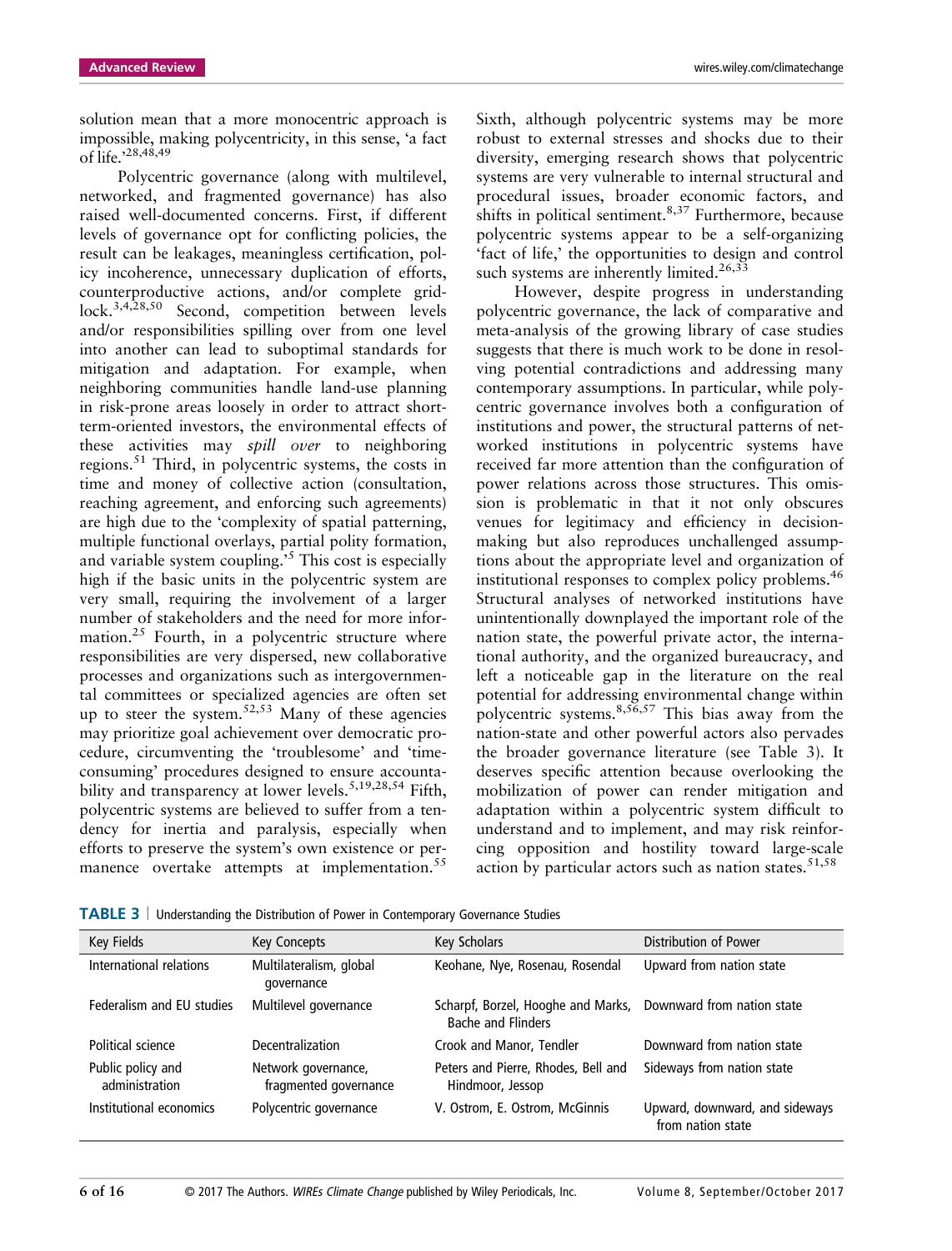Understanding adaptation in polycentric systems is easier if we understand the system not only as a set of institutions, agencies, and actors but also as an expression of power-laden social relations that affect both adaptive capacities and policy implementation.18,57 Indeed, all governance involves the redistribution of power. Effective governance can thus be supported or resisted, depending on the normative agenda of the actors involved and whether that agenda is advanced by polycentrism. But what enables these different actors to wield power, and to prevent or encourage the competitive (and potentially

# LOCATING POWER AND AUTHORITY IN POLYCENTRIC CLIMATE **GOVERNANCE**

maladaptive) behavior of other actors?

While there are many theories of power they all converge in highlighting that power is unevenly distributed and socially contested, with consequences for the creation and distribution of resources, opportunities and well-being. $59-62$  Theories diverge in their emphasis on individual and collective dimensions, on how power is active and observable or alternatively hidden and slippery, and on how the consequences of the exercise of power are deliberate or largely unintended.<sup>63</sup> Many social science theories and analyses of environmental governance illuminate divergent aspects of power, distinguishing between, for example, institutional, social, reputational, framing, political, legal, rational, relational, and practical aspects, as well as between power and agency.14,64–<sup>69</sup> These categories are not mutually exclusive and may be fluid. They are often developed in a pragmatic fashion to help identify the aspects of power that affect, distort, and often undermine the fundamental goals of governance. Yet, there is surprisingly little work drawing these aspects together into a comprehensive typology (but see Ref 61). Table 4 presents such a framework: it identifies three comprehensive categories of power that we argue most frequently shape governance. Our categorization focuses on how power varies according to the authority to make decisions and distribute resources (power by design), to administer and implement rules (pragmatic power), and to interpret knowledge and set norms (framing power). For each of these categories, power is a relational concept because it only emerges through interactions and cannot always be retrieved by looking solely at certain individual interactions or exchanges. Rather, it is precisely the iterative nature of these interactions that leads to the establishment

of certain reputations, network structures, institutional arrangements, or principles. In this sense, power has an emergent property and actors behave in a certain way not only because they are powerful but also because they want to become more powerful or stay as powerful as they have been. Similarly, the balance of power can shift, sometimes quickly and dramatically, from actor to actor or organization to organization. In the following, we discuss the different types of power, the causes and consequences of asymmetric power, and the implications of unveiling such asymmetries. Because power is not easy to observe and measure<sup>70</sup> we also provide examples of typical methods of measurement.

## Power by Design

A governance regime is often defined by how its decision-making powers are distributed among actors at different levels. These powers can be constitutionally guaranteed (e.g., in a federation) and distributed jurisdictionally (e.g., devolution of decision-making powers to lower levels of actors). The concentration of power can be dispersed by actions such as establishing regional organizations for environmental management or the creation of semi-autonomous agencies, commissions, or statutory authorities headed by appointees of the decision-making authority. A redistribution of power is thus the outcome of such vertical deconcentration or delegation.

In polycentric governance, high-level actors, trans-national commissions, governments, and multilateral organizations usually have some but limited decision-making power. Decision-making power in this context refers not only to the ability to legislate and allocate resources, but also to undertake structural adjustment, redesign markets, and regulate externalities.<sup>71</sup> More often than not, states play a dominant role by retaining ultimate control over critical environmental resources such as water and forests. Extensive research has shown how states tend to retain power even where they apparently devolve power to lower levels of decision making, and in their efforts to seek to correct and limit elite capture, and prevent the overuse and illegal use of resources.<sup>65,72</sup>

One of the goals of polycentric regimes is precisely to redistribute decision-making power to other actors and levels of government,  $67$  yet such devolution is rare in practice.<sup>73,74</sup> State-centered governance regimes routinely exercise power by design in apparently polycentric systems. Sovacool,  $38$  for example, shows how a key element in successful polycentric approaches to energy and climate governance in Denmark, Brazil, Bangladesh, and China was 'a central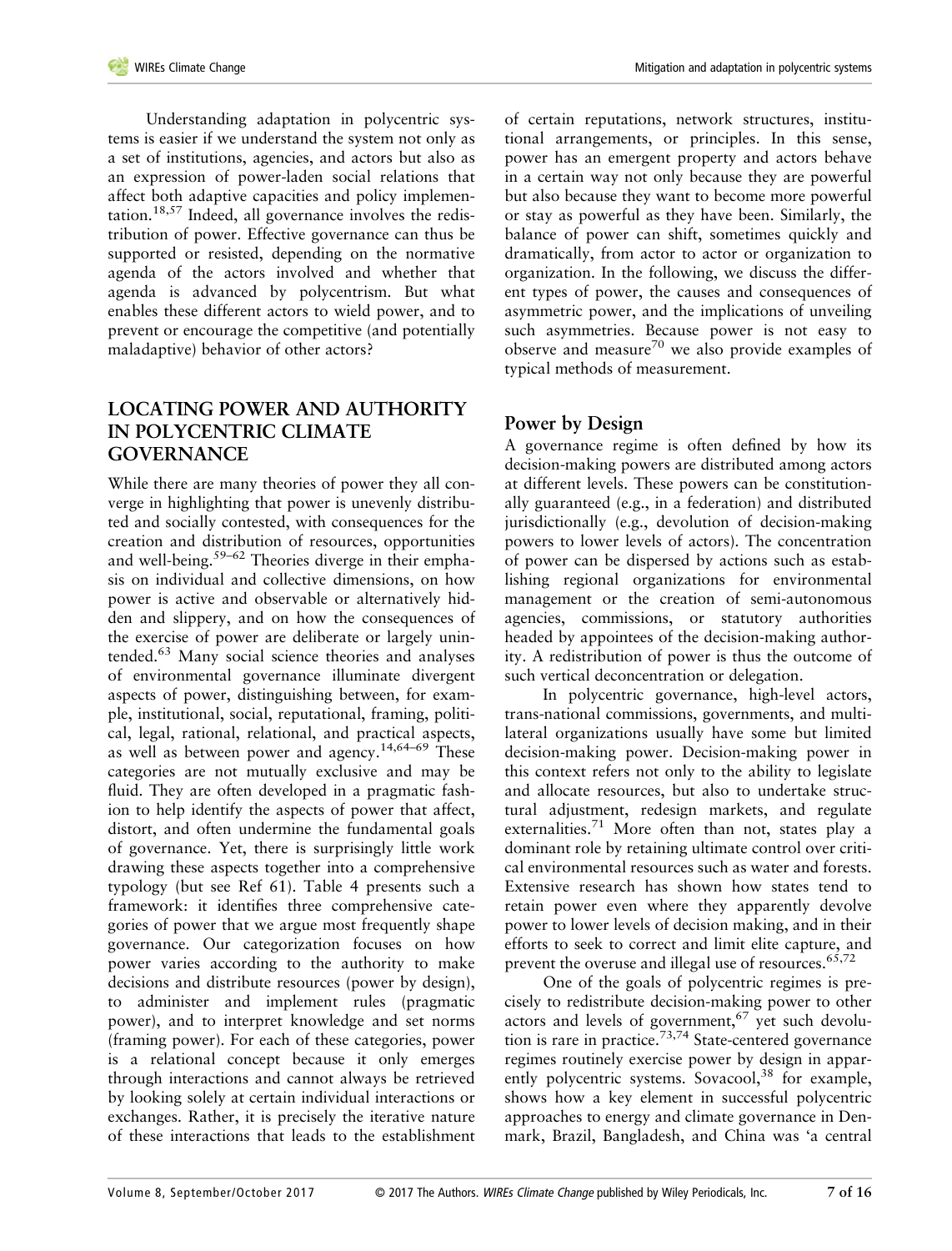|                                               | Power by Design                                                                                                                                                                                                                                                                                                         | Pragmatic Power                                                                                                                                                                                                                                                                                                                      | <b>Framing Power</b>                                                                                                                                                                                                          |
|-----------------------------------------------|-------------------------------------------------------------------------------------------------------------------------------------------------------------------------------------------------------------------------------------------------------------------------------------------------------------------------|--------------------------------------------------------------------------------------------------------------------------------------------------------------------------------------------------------------------------------------------------------------------------------------------------------------------------------------|-------------------------------------------------------------------------------------------------------------------------------------------------------------------------------------------------------------------------------|
| <b>Definition</b>                             | Formal authority with capacity<br>to make rules, allocate<br>resources, undertake structural<br>adjustment, redesign markets<br>and administrative structures.<br>to tax, and regulate resource<br>use and externalities. Includes<br>legal power, political power,<br>administrative power, and<br>institutional power | Primarily informal authority with<br>capacity to interpret, certify,<br>and monitor rules, influence<br>other actors, control<br>information, to 'govern by<br>doing' through the day-to-day<br>implementation of governance<br>mechanisms. Includes practical<br>power, social power,<br>reputational power, and<br>mediating power | Often invisible authority with<br>capacity to develop codified<br>rules and knowledge, to<br>frame problems, construct<br>issues and set norms.<br>Includes discursive power<br>and epistemic power                           |
| Examples of typical<br>methods of measurement | Documentary analysis of<br>relevant institutional<br>arrangements, receipt and<br>distribution of fiscal resources:<br>employee and budget<br>numbers in organizational<br>documents (qualitative and<br>quantitative)                                                                                                  | Qualitative survey of legal<br>interpretation and<br>bureaucratic perception; in-<br>depth qualitative studies of<br>practitioners, combining<br>significant periods of<br>observation with multiple<br>interviews                                                                                                                   | Discourse analysis of key texts;<br>process tracing of paradigm<br>changes; qualitative<br>assessment of disciplinary<br>expertise; ethnographies;<br>analysis of qualifications and<br>professional standing of<br>personnel |

#### TABLE 4 | Sources of Power and Authority in Governance Systems

state willing to levy taxes, implement regulations, and invest in innovation—purposefully manipulating markets to change technologies and behaviours' (p. 3842). Similarly, in the case of the Australian Murray–Darling River Basin, which spans across several states, the national government has drawn upon its power to enforce treaties (the international RAM-SAR convention on wetlands) in order to impose a new national law, and thereby override political maneuvering by lower levels of government and other stakeholders.<sup>31</sup> The fiscal dependence of the states on the national government has provided the national government with considerable political leverage in the Basin<sup>75</sup> and consequently decisionmaking power has become increasingly centralized in order to enhance the Basin's resilience to climate change.

Decision-making power within other polycentric regimes assumes different forms and reach. In the state of California, while decision-making power for coastal climate adaptation is the responsibility of the state, the national USA Coastal Zone Management Act 1972 rewards coastal states for developing and implementing state-level coastal regulatory programs.<sup>30</sup> However, federal agencies must conduct their activities (including federal development projects, permits, and licenses, and assistance to state and local governments) in a manner consistent with the state program.<sup>30</sup> As a result, decision-making power for adaptation on the California coast is far more decentralized than in many other cases, with more powers attached to lower levels.<sup>76</sup> Likewise, the

central German government has fostered a soft national strategy relevant to adaptation on the German North Sea coast that has been developed in a consultative mode with the states (the Lander), the European Union, and other adjacent European countries. The Lander shares responsibility with the national government for decision-making and delivery in this arena but is reluctant to take over new and additional tasks without sufficient compensation for associated expenditures.<sup>51,77,78</sup> The federal government provides up to 70% of the funding of capital costs for coastal protection infrastructure and the states contribute the remaining 30%.

In effect, fiscal power, administrative power, and the power to make meaningful decisions continue to comprise the most visible manifestation of power in polycentric regimes. Indicators such as the size and hierarchical arrangement of organizational structures and the receipt and distribution of organizational resources at different levels can reveal administrative and fiscal power. Similarly, the distribution of decision-making power can be revealed through analysis of relevant institutional arrangements (Table 4).

## Pragmatic Power

Pragmatic power refers to the exercise of functional powers by different actors through their influence on day-to-day decisions. In contrast to the formal and more visible nature of power by design, pragmatic power resides in how organizations and actors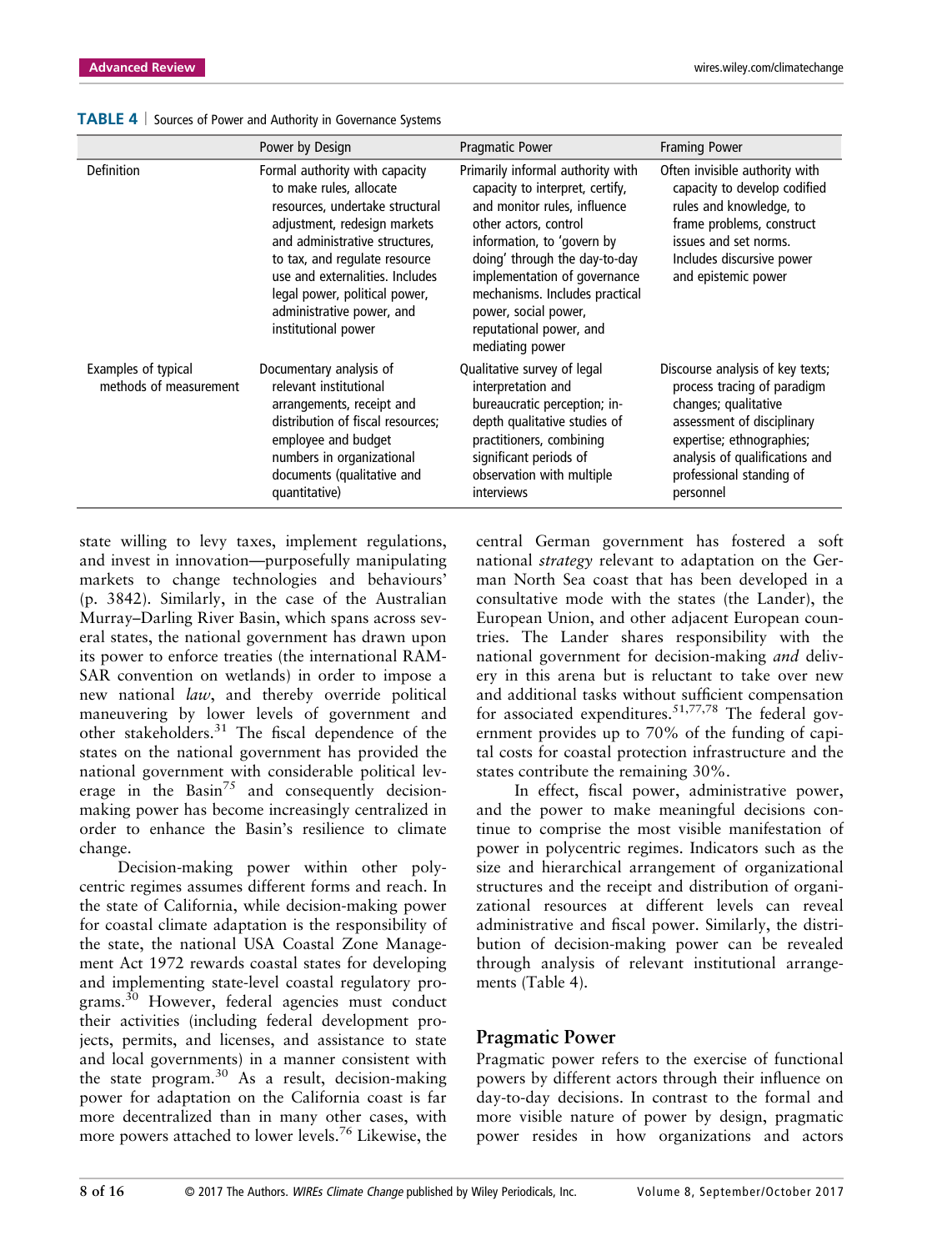influence both the decision-making context and implementation process. There is substantial evidence on how bottom-up policy is implemented: analysis of network governance, for example, shows the informal yet legitimate ways in which street-level bureaucrats and noncentralized organizations exert power through the implementation of formal rules and norms set by others.79,80 Power materializes, for example, in the interpretation of guidelines, the undertaking of performance evaluation, the solving of problems, and the actual implementation of governance mechanisms. High- and local-level bureaucracies and nonstate actors such as corporations and activist groups are in effect pragmatic powerbrokers.  $53,65,81$ 

Shadow and dormant networks of pragmatic power-brokers can mobilize pragmatic power very rapidly when necessary.<sup>82</sup> Indeed, one key element of polycentric governance systems is that in order to function properly, the various governance sites and levels need to be connected. For instance, from the perspective of learning (the spreading of 'best practices' from elsewhere) and mutual adjustment, local sites need to be connected with each other and the overall experiences of various localities needs to assessed at a higher level. In addition, some level of vision building at the higher-level needs to guide local experimentation. Networks of leaders, entrepreneurs and/or other 'elite agents' mobilize their unique abilities and qualities (e.g., charisma) and the place they occupy in networks in order to pragmatically determine choices.<sup>35,83</sup>

Examples of the exercise of pragmatic power within polycentric systems include the California Coastal Commission, mandated by the California Coastal Act. While it exercises high decision-making power over adaptation in the state's coastal zone, pragmatic power over local planning decisions actually resides at the city and county level under the rubric of state environmental planning law.<sup>84</sup> Similarly, in Brazil's decentralized water management, well-connected members of river basin committees (constituted of representative users, state officials, and others) exert *de facto* pragmatic power in governance of climate impacts by circumventing membership rules established to prevent long-term accumulation of power. Since membership representing any sector is limited to two years, well-connected actors are able to extend their influence by negotiating representation with a different sector every time their membership expires. On the one hand, these actors have been able to exert considerable power over decisions at the expense of broader representation, whereas on the other hand, they have played pivotal roles in guarding institutional memory and continuity.57,85 In Indonesia, powerful organizations use their reputational power to influence decisions in the implementation of climate mitigation schemes such as REDD+, especially by controlling the exchange of information across levels, which is usually out of reach for other organizations because of the high transaction costs it involves.<sup>14</sup>

In seeking to understand and measure pragmatic power, it is possible to study legal interpretation and bureaucratic perception of who has the power to influence the decision-making context and then interpret, certify, and monitor policy priorities, adaptation frameworks, and compliance.<sup>65,86,87</sup> This kind of information can be elicited through documentary or archival review (e.g., of organizational annual reports), key informant interviews, and surveys of participants in polycentric governance processes (e.g., to gauge access to formal political power, and patronage relationships involving key agencies and politicians) (Table 4).

# Framing Power

Framing power is realized when individuals, institutions, and organizations have the ability to frame problems and set norms.<sup>88</sup> In polycentric systems, this kind of power can skew authority and set agendas, especially if technical knowledge is uncontested and perceived as superior to other forms of knowledge.86,89 Framing power-brokers produce codified rules over areas of knowledge (traditionally in engineering, science, economics, medicine, and law) and are typically evident by the existence of a large, wellfunded, and well-educated constituency with concrete discernible interests, broader political support, and the public good plans and initiatives that emanate from this support.<sup>90</sup> In the environmental domain, engineering and forestry experts in the US Corps of Engineers and the US Forest Service, for example, are classic examples of significant actors wielding great framing power.<sup>86</sup>

In California in the 1980s, state agencies that were dominated by legal experts interpreted separate provisions of the California Coastal Act to allow shoreline defense for existing structures in imminent danger from coastal erosion. As a result, seawalls became the most common form of coastal defense (and approximately 12% of the California coastline was engineered) while other states such as Oregon, Maine, and North Carolina have partial or full seawall prohibitions in place. While institutional and attitudinal barriers to climate adaptation still exist today at the local and state level, the California Ocean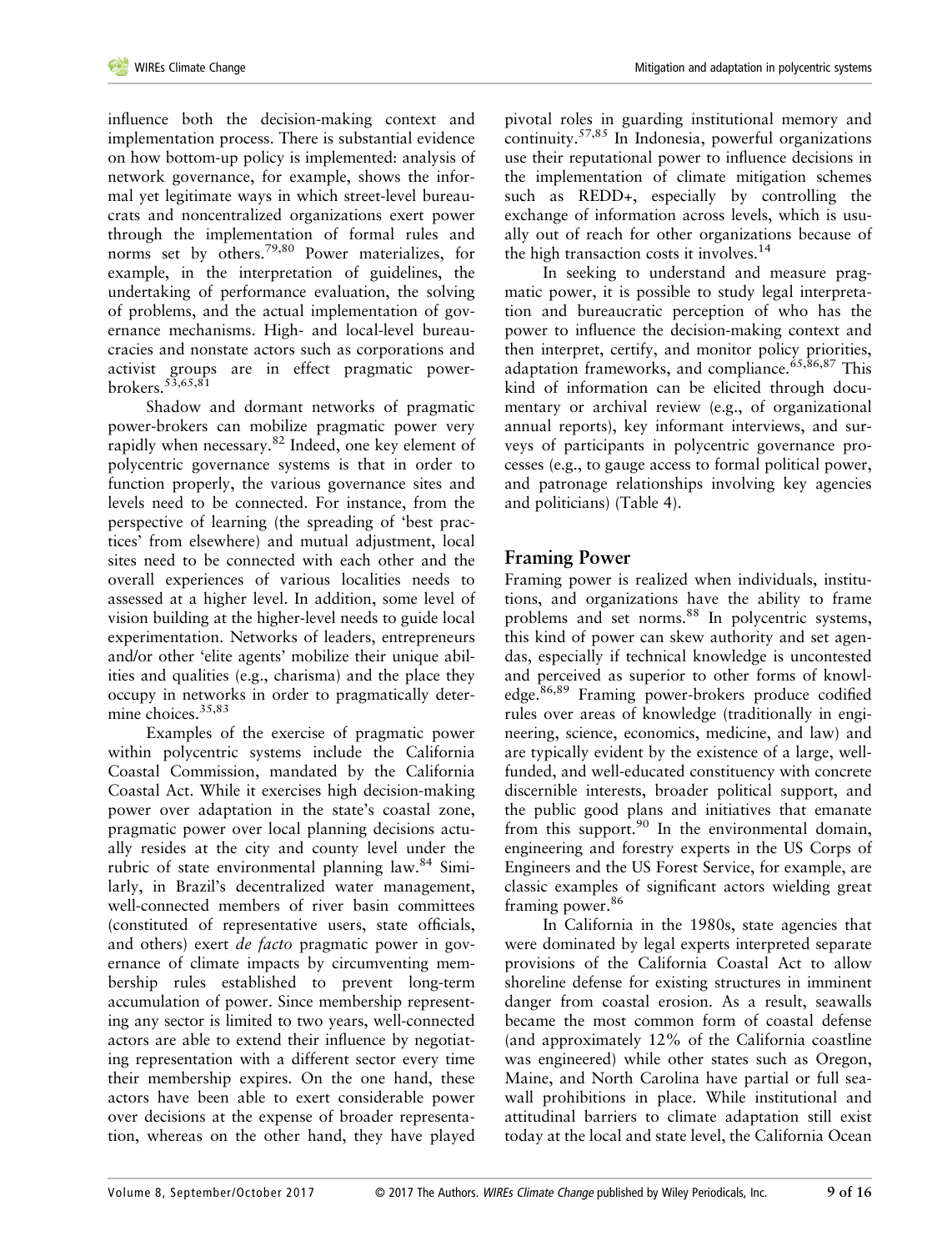Protection Council, the Coastal Commission, and the California State Coastal Conservancy are working to reframe the problem and set new norms, this time focusing on soft approaches to coastal defenses. $91,92$ 

In Brazil's decentralized water management system, technocrats (técnicos) frequently mobilize 'apolitical' scientific information to increase regional decision-making capacity and policy implementation. By controlling the production and access to knowledge (e.g., climate forecasts) these technocrats are able to insulate decisions from river basin committee members and drive different agendas. For example, in dry north-eastern Brazil, técnicos have been able to prioritize a highly risk-averse agenda for water management that favors ecosystem health, whereas in the relatively water-rich south-east, hydropower companies dominate decision-making at the expense of other water users.<sup>89</sup> Here, environmental outcomes appear to be predicated by the value systems and interests of these técnicos and their organizations rather than by established governance goals.

Similarly, until the 1990s, the framing of water variability in the Murray–Darling Basin in Australia was exerted by government agencies dominated by engineering experts who were largely concerned with the construction of public works to manage flows and store water for irrigation purposes. More recently, it has become clear that the expansion of irrigation has long exceeded sustainable limits. $^{93}$  The architects of the subsequent Draft Basin Plan (the ministerial council) successfully shifted the parameters of the debate from a sole focus on the socioeconomic viability of irrigated agriculture communities to a new focus that included environmental sustainability in a changing climate.<sup>94</sup>

In the international polycentric system for water governance,<sup>95,96</sup> much of the global debate on managing the effects of climate change takes place in fora such as the World Bank, where countries rather than individual farmers are represented, and where some countries are much more capable of steering the debate than others because they have more resources for representation at that forum. $97$  Subsequently, ideas emanating from wealthier countries are adopted, and the policies of international organizations reflect the priorities of those countries. This dominance has consequences. For example, where the help of international organizations is sought (e.g., in the form of a loan for the development of critical infrastructure), specific policies must be accepted as a condition for financial aid and reapplied in situations which are inappropriate.<sup>98</sup>

Strong framing power can emerge from a persuasive base of disciplinary expertise in a highly regarded profession, including at the leadership level.<sup>86</sup> Framing power can be elicited through records of organizational workforce (e.g., annual reports) which usually indicate not only the total number of personnel but also the professional base of that personnel in terms of qualifications and disciplinary mix. The distribution of framing power can also be analyzed in terms of the existence of concrete groups (e.g., nonprofit organizations and intergovernmental groups) and their involvement in setting the agenda for public-good plans and initiatives. This distribution can be understood through documentary review (e.g., discourse analysis of key texts and process tracing of paradigm changes), qualitative assessment of disciplinary expertise, ethnographies, and participant observation, and quantitative analysis of number of personnel with advanced or professional qualifications (Table 4).

## Causes and Consequences of Asymmetric Power Distribution in Polycentric Climate Governance

The different types of power identified above are neither static, nor are they evenly distributed. Indeed, scholars of power have long questioned ideals about stable and balanced power, favoring more fluid and asymmetric understanding. Empirical research show that asymmetries in the distribution of power emanate from different sources, including disparities in wealth, education, rights, representation, information access and control, patronage, and military might. These asymmetries are further obscured by recent trends in the decentralization, technocratization, marketization, and privatization of environmental governance, which have increased the reach of private and NGO power, but without the traditional accountability and legitimacy checks of the democratic state.<sup>99,100</sup> And, despite the distributed power ideal, polycentric governance of climate, rather than being immune to these asymmetries, is as vulnerable to them as other forms of governance. For example, recent research has shown how the asymmetric qualities of power, when left unchecked, can affect the outcomes of polycentric governance. Unchecked power imbalances in polycentric governance of REDD+ and the Global Environment Facility's Least Developed Countries Fund have skewed stakeholder representation and risk, reinforcing preexisting elites while further marginalizing the vulnerable.<sup>14,38</sup> Unaccountable private and NGO influence, combined with general retreat of state responsibility for public goods and services, can have serious implications for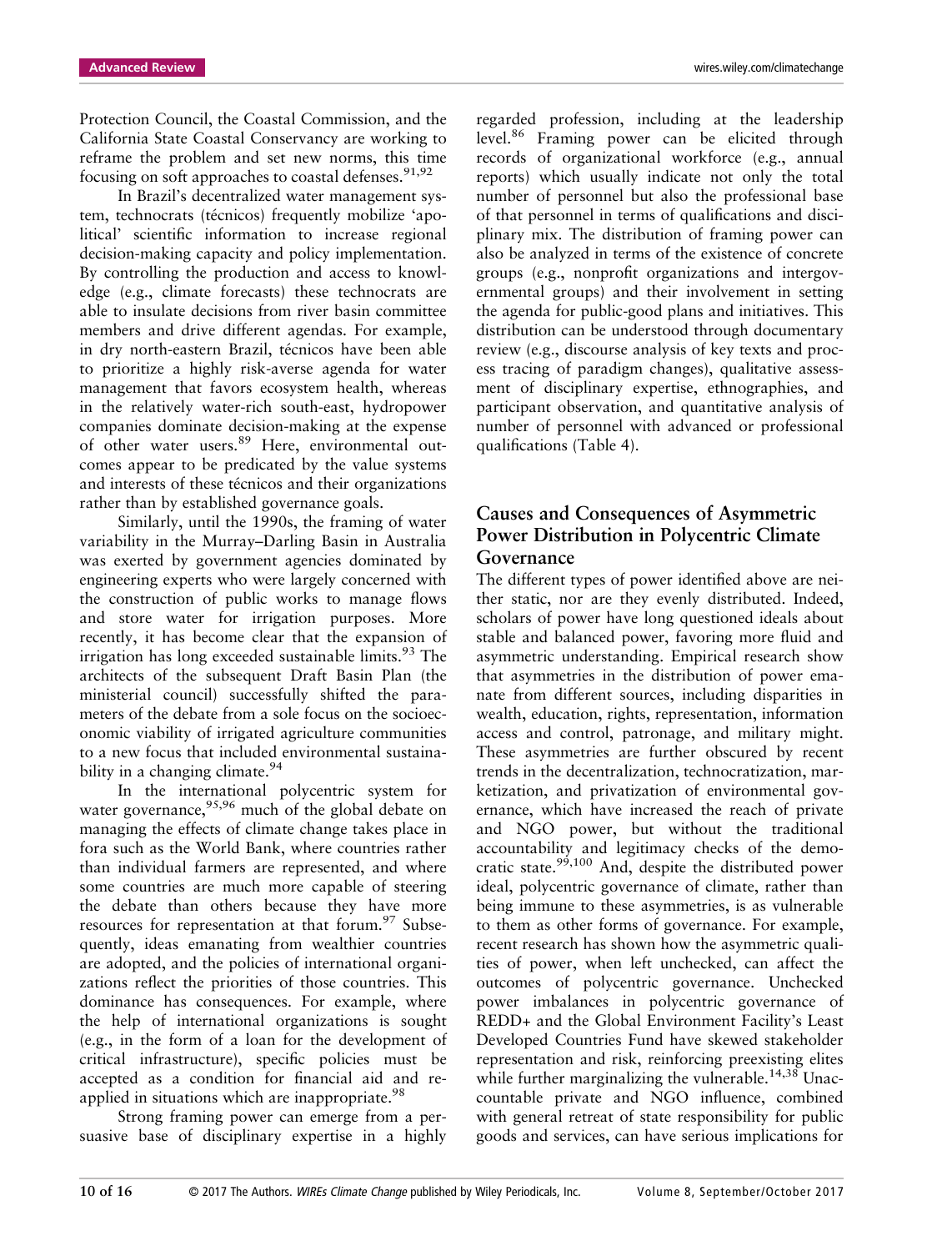both climate mitigation and adaption, both in terms of capacities and policy implementation.37,101

## Methods for Unveiling the Dimensions of Power

We have argued above that while polycentric climate governance clearly involves both a configuration of institutions and power, the structural patterns of networked institutions in polycentric systems have received far more attention than the configuration of asymmetric power relations across those structures. This emphasis on network structure has led to an overconcentration on power by design. Yet, understanding adaptation and mitigation in polycentric systems is easier if we understand the system not only as a decentralized networks of cooperative learning across institutions, agencies, and actors, but also as an expression of power-laden social relations.<sup>18</sup> This understanding illuminates other less visible forms of power such as pragmatic power and framing power. We suggest here that these less visible forms may be the more dominant modes through which collective goals in polycentric systems are sought and sometimes achieved. Unveiling such power dynamics is not easy.<sup>70</sup> Power dynamics will always vary on a case-by-case basis and may involve tangible (time, money, and financial) and intangible (trust and legitimacy) transaction costs. However, if we want to improve the design and outcomes of polycentric governance in any meaningful way, we need to identify and understand the (negative and positive) roles power can play. Here, we have provided examples of typical methods of observation and measurement that are applicable across cases.

Attention to these different types of power offers new promise for governing complex environmental problems, in a number of ways. First, by revealing the different types of power, governance actors can assess power dynamics and how asymmetries can increase the risks for corruption and other abuses of power (such as closed-door deals, conflicts of interest, illegal finance, and patchy law enforcement). Here, knowledge can empower actors and help them to influence others.<sup>100</sup> Such actions can include exposing asymmetric power dynamics through new information, advocating changes to societal norms or government and industry policies or rules, mobilizing new interest groups and coalitions, and generating other forms of countervailing power.<sup>48,102,103</sup> For example, in the Brazilian water management example, técnicos have been able to use climate information as leverage to curb both economic and political power within river basin committees. $89$  Fung<sup>104</sup> also describes, for example, the generation of a 'civic immune system' whereby an ecology of transparency, accountability, and monitoring mechanisms and associations can monitor and disclose information to enhance democracy and seek to limit major abuses of power. These mechanisms and associations include public, private, and nonprofit mechanisms and associations which seek to audit, verify, and certify, such as traditional government audit offices and commissions, private certifiers, and nonprofit organizations (e.g., Transparency International, the Sunlight Foundation in the United States, and GetUp in Australia). These mechanisms and associations can and do work together to constitute new forms of countervailing power, with the potential to correct or at least keep in check the negative consequences of power asymmetry and abuse in polycentric climate governance.

# CONCLUSIONS AND FUTURE CONTRIBUTIONS OF A POWER-CENTERED FRAMEWORK

Models and theories of polycentric governance are making substantial headway on issues of innovation, trust, scale, and knowledge. $8,105-108$  Here we emphasize that all of these issues are illuminated by inclusion of power dynamics and that such inclusion increases the explanatory power of these models. We argue that while dominant conceptualizations of polycentric governance provide useful insights into the potential for climate mitigation and adaptation, present models downplay the powerful roles of higher levels including those of the nation state, as well as the more diffuse exercise of power at lower levels of governance. We are not implying that the state always plays the most powerful hand or that there is an underlying model for how power should be most effectively structured. Indeed, decades of research on federalism, decentralization, and international relations have shown that even in the presence of strong systems, horizontal and vertical cooperation is difficult.<sup>76,109,110</sup> Rather, we argue that it is critical to understand how different actors mobilize power and authority in polycentric systems in order to bring about transformational change.

Many studies of polycentrism focus on visible examples of decentralization and experimentation. These are often presented as complex yet politically benign structures; for example, network structures that rely on soft interventions such as information sharing, devolution of responsibilities, and fiscal incentives. Yet, despite their complexity and benign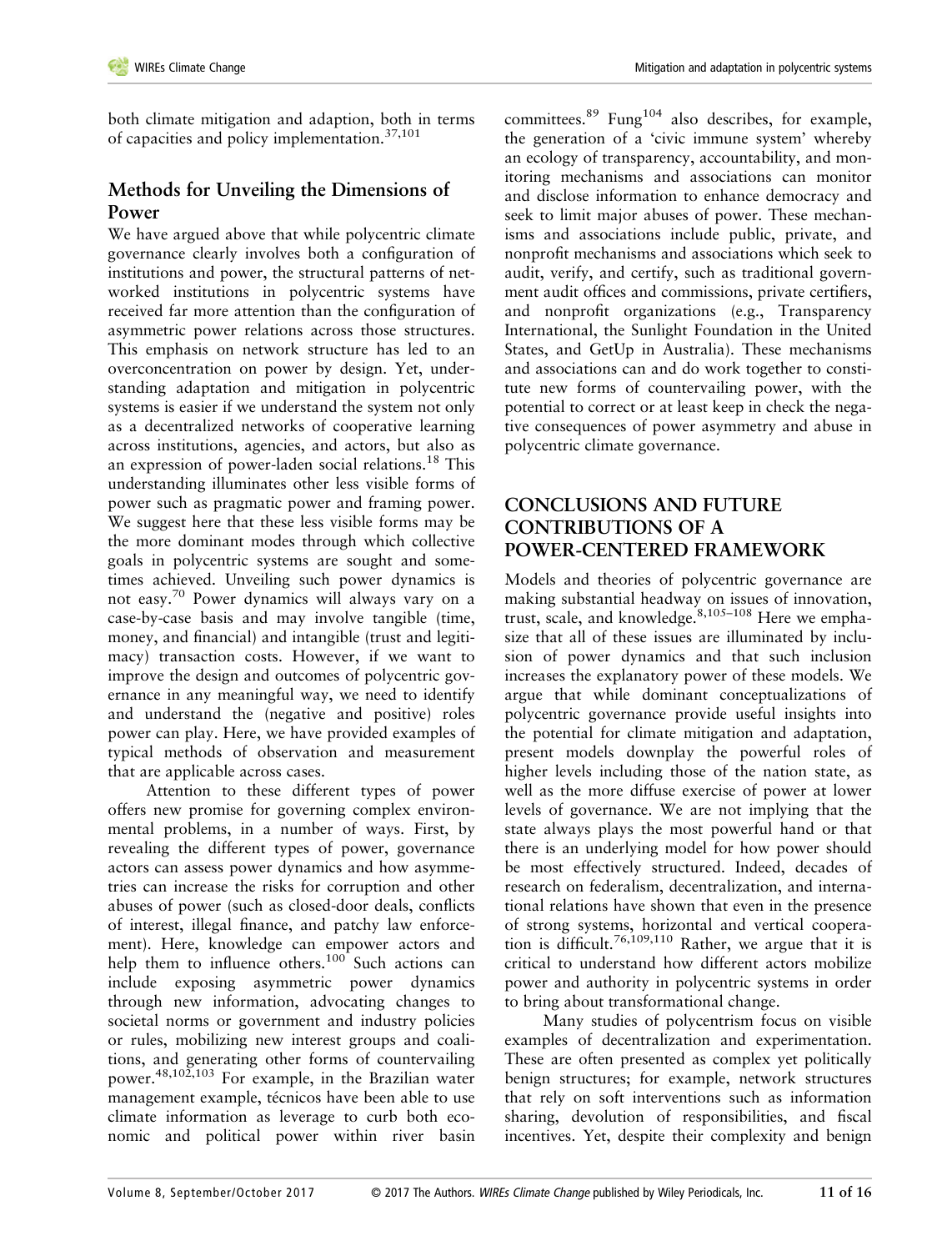appearance, polycentric governance systems continue to emerge spontaneously in response to environmental dilemmas and are often exciting in terms of how they invoke different sources of power to achieve or avoid collective goals. In our categorization, we suggest that pragmatic power and framing power may be the dominant modes through which collective goals in polycentric systems are sought and sometimes achieved.

We have highlighted how three specific elements of power—power by design, pragmatic power, and framing power—imbue different levels of actors and arrangements with the authority to realize collective goals in polycentric governance systems. Further research is needed to explore many of the issues raised in this review. First, it is important to be clear and specific on what makes polycentric governance distinctive, and to identify how embedded and prevalent it is in all governance structures. Second, it is necessary to track how power dynamics within polycentric governance systems change over time. A significant research task is the development of methods capable of monitoring different elements of power. Many policy analyses focus on short time frames of four to six years.<sup>80</sup> However, we suggest that a longer time frame is more suitable for an analysis of the capillary nature of power as it shifts over time.37,59,69 A third analytical task suggested by our review is the clarification of causality in study design: is power an inevitable outcome of governance structures or independent of such structures?<sup>111</sup> Settling such methodological questions would facilitate the building of a significant evidence base on the presence, effectiveness, and distributional impacts of polycentric governance. There is also the more normative question of how power should be most effectively structured in particular polycentric systems; for instance, should it be evenly distributed, or should the weakest actors have veto power? These are important questions for further research.

At the heart of this scientific debate is the issue of whether interactions between different actors in polycentric systems actually improve the prospects of dealing with the dilemmas of climate change. The promise is that polycentric systems bridge the divide between hierarchical structures and the lack of agency involved in both adaptation and mitigation efforts. By promoting detailed analysis of power, we argue that the failures of polycentric systems to deliver on their promise can be at least partially explained, and perhaps that recognizing such power can aid in better governance to avoid the constraints and pitfalls of the capture of structure by certain interests. Ultimately, future development, implementation, and practice would be enhanced by recognizing how power is mobilized to achieve goals, and in whose interest it is exercised.

### ACKNOWLEDGMENTS

The Australian Research Council supported this work. All authors gratefully acknowledge comments from the Bedruthan Steps Working Group on Power in Polycentric Governance. TM thanks Cindy Huchery for editorial work, and John Quiggin, Jacob Phelps, Konar Mutafoglu, and Meg Caldwell for earlier discussions about some of the cases.

#### **REFERENCES**

- 1. Cashore B. Legitimacy and the privatization of environmental governance: how non-state market-driven (NSMD) governance systems gain rule-making authority. Governance 2002, 15:503–529.
- 2. Lemos MC, Agrawal A. Environmental governance. Annu Rev Env Resour 2006, 31:297–325.
- 3. Ostrom E. Polycentric systems for coping with collective action and global environmental change. Glob Environ Change 2010, 20:550–557.
- 4. Ostrom E. Nested externalities and polycentric institutions: must we wait for global solutions to climate change before taking actions at other scales? Econ Theory 2012, 49:353–369.
- 5. Skelcher C. Jurisdictional integrity, polycentrism, and the design of democratic governance. Governance 2005, 18:89–110.
- 6. Ostrom V, Tiebout CM, Warren R. The organization of government in metropolitan areas: a theoretical inquiry. Am Polit Sci Rev 1961, 55:831–842.
- 7. Galaz V, Crona B, Osterblom H, Olsson P, Folke C. Polycentric systems and interacting planetary boundaries—emerging governance of climate changeocean acidification-marine biodiversity. Ecol Econ 2012, 81:21–32.
- 8. Jordan AJ, Huitema D, Hilden M, van Asselt H, Rayner TJ, Schoenefeld JJ, Tosun J, Forster J, Boasson EL. Emergence of polycentric climate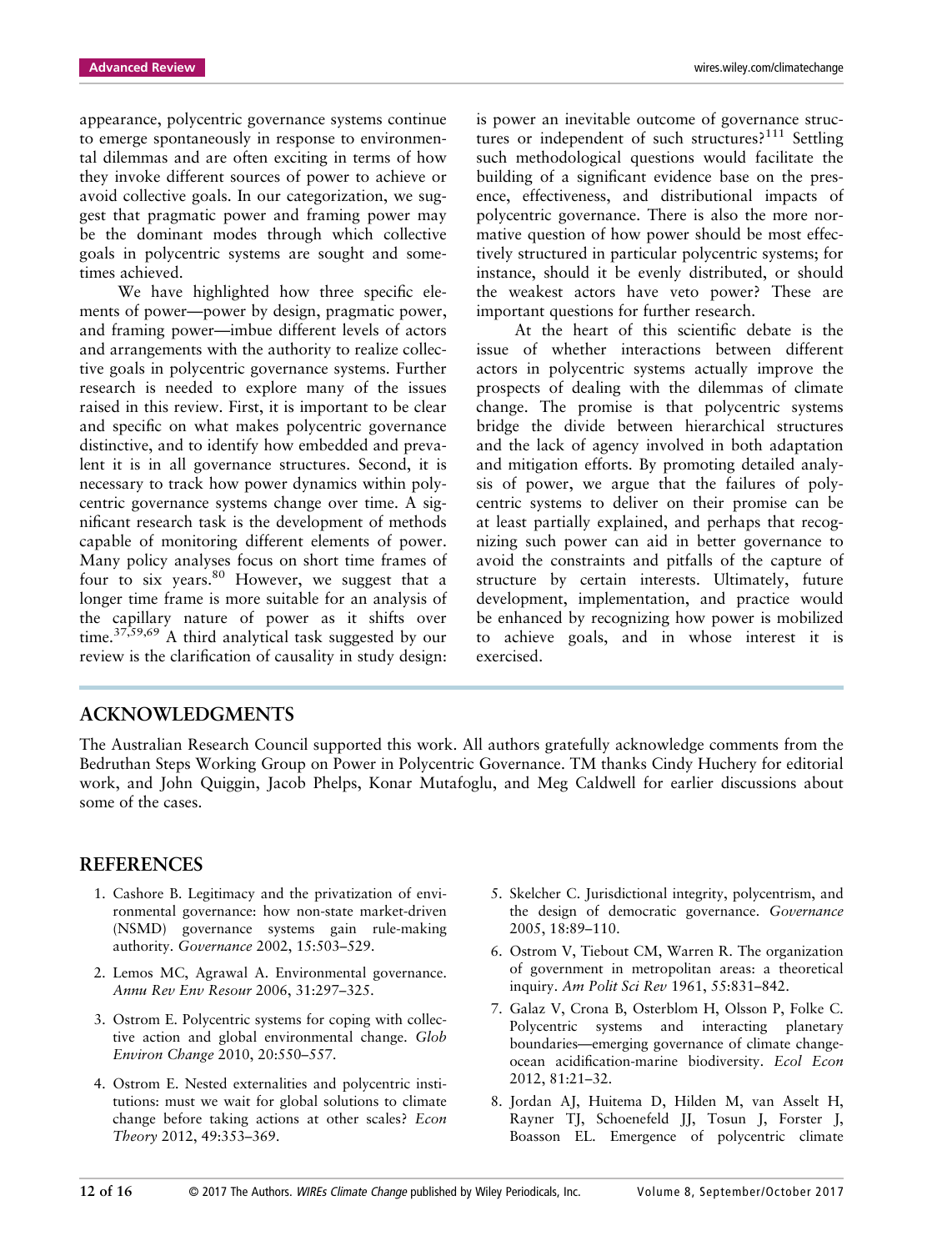governance and its future prospects. Nat Clim Change 2015, 5:977–982.

- 9. Sunderlin WD, Sills EO, Duchelle AE, Ekaputri AD, Kweka D, Toniolo MA, Ball S, Doggart N, Pratama CD, Padilla JT, et al. REDD plus at a critical juncture: assessing the limits of polycentric governance for achieving climate change mitigation. Int For Rev 2015, 17:400–413.
- 10. Bulkeley H, Betsill MM. Revisiting the urban politics of climate change. Environ Polit 2013, 22:136–154.
- 11. Bulkeley H, Castán BV. Government by experiment? Global cities and the governing of climate change. Trans Inst Br Geogr 2013, 38:361–375.
- 12. Boelens R, Hoogesteger J, Baud M. Water reform governmentality in Ecuador: neoliberalism, centralization, and the restraining of polycentric authority and community rule-making. Geoforum 2015, 64:281–291.
- 13. Homsy GC, Warner ME. Cities and sustainability: polycentric action and multilevel governance. Urban Aff Rev 2015, 51:46–73.
- 14. Gallemore C, Di Gregorio M, Moeliono M, Brockhaus M, Prasti RD. Transaction costs, power, and multi-level forest governance in Indonesia. Ecol Econ 2015, 114:168–179.
- 15. McCarthy J. Devolution in the woods: community forestry as hybrid neoliberalism. Environ Plan A 2005, 37:995–1014.
- 16. Dorsch MJ, Flaschland C. A polycentric approach to global climate governance. Glob Environ Polit 2017, 17:45–64. [https://doi.org/10.1162/GLEP\\_a\\_00400](https://doi.org/10.1162/GLEP_a_00400).
- 17. Agrawal A, Gibson CC. Enchantment and disenchantment: the role of community in natural resource conservation. World Dev 1999, 27:629–649.
- 18. Morrison TH. Multiscalar governance and regional environmental management in Australia. Space Polity 2007, 11:227–241.
- 19. Black J. Constructing and contesting legitimacy and accountability in polycentric regulatory regimes. Regul Govern 2008, 2:137–164.
- 20. Ostrom E. The danger of self-evident truths. PS Polit Sci Polit 2000, 33:33–44.
- 21. Hooghe L, Marks G. Unraveling the central state, but how? Types of multi-level governance. Am Polit Sci Rev 2003, 97:233–243.
- 22. Klijn EH, Koppenjan J, Termeer CJAM. Managing networks in the public-sector—a theoretical-study of management strategies in policy networks. Public Admin 1995, 73:437–454.
- 23. Biermann F, Pattberg P, van Asselt H, Zelli F. The fragmentation of global governance architectures: a framework for analysis. Glob Environ Polit 2009, 9:14–40.
- 24. Polanyi M. The Logic of Liberty: Reflections and Rejoinders. Chicago, IL: University of Chicago Press; 1951.
- 25. Becker G, Huitema D, Aerts JCJH. Prescriptions for adaptive comanagement: the case of flood management in the German Rhine basin. Ecol Soc 2015, 20:1.
- 26. Lebel L, Anderies JM, Campbell B, Folke C, Hatfield-Dodds S, Hughes TP, Wilson J. Governance and the capacity to manage resilience in regional socialecological systems. Ecol Soc 2006, 11:19.
- 27. Rayner T, Jordan A. The European Union: the polycentric climate policy leader? WIREs Clim Change 2013, 4:75–90.
- 28. Huitema D, Mostert E, Egas W, Moellenkamp S, Pahl-Wostl C, Yalcin R. Adaptive water governance: assessing the institutional prescriptions of adaptive comanagement from a governance perspective and defining a research agenda. Ecol Soc 2009, 14:26.
- 29. Cairney P. Complexity theory in political science and public policy. Polit Stud Rev 2012, 10:346–358.
- 30. Tribbia J, Moser SC. More than information: what coastal managers need to plan for climate change. Environ Sci Policy 2008, 11:315–328.
- 31. Marshall G, Connell D, Taylor B. Australia's Murray–Darling Basin: a century of polycentric experiments in cross-border integration of water resources management. Int J Water Govern 2013, 1:197–217.
- 32. Rannow S, Loibl W, Greiving S, Gruehn D, Meyer BC. Potential impacts of climate change in Germany—identifying regional priorities for adaptation activities in spatial planning. Landsc Urban Plan 2010, 98:160–171.
- 33. Biggs R, Schluter M, Biggs D, Bohensky EL, BurnSilver S, Cundill G, Dakos V, Daw TM, Evans LS, Kotschy K, et al. Toward principles for enhancing the resilience of ecosystem services. Annu Rev Env Resour 2012, 37:421–448.
- 34. Pahl-Wostl C, Knieper C. The capacity of water governance to deal with the climate change adaptation challenge: using fuzzy set qualitative comparative analysis to distinguish between polycentric, fragmented and centralized regimes. Glob Environ Change 2014, 29:139–154.
- 35. Berardo R, Lubell M. Understanding what shapes a polycentric governance system. Public Adm Rev 2016, 76:738–751.
- 36. Andersson KP, Ostrom E. Analyzing decentralized resource regimes from a polycentric perspective. Policy Sci 2008, 41:71–93.
- 37. Morrison TH. The evolving polycentric governance of the Great Barrier Reef. Proc Natl Acad Sci USA 2017, 114:E3013–E3021. [https://doi.org/10.1073/](https://doi.org/10.1073/pnas.1620830114) [pnas.1620830114](https://doi.org/10.1073/pnas.1620830114).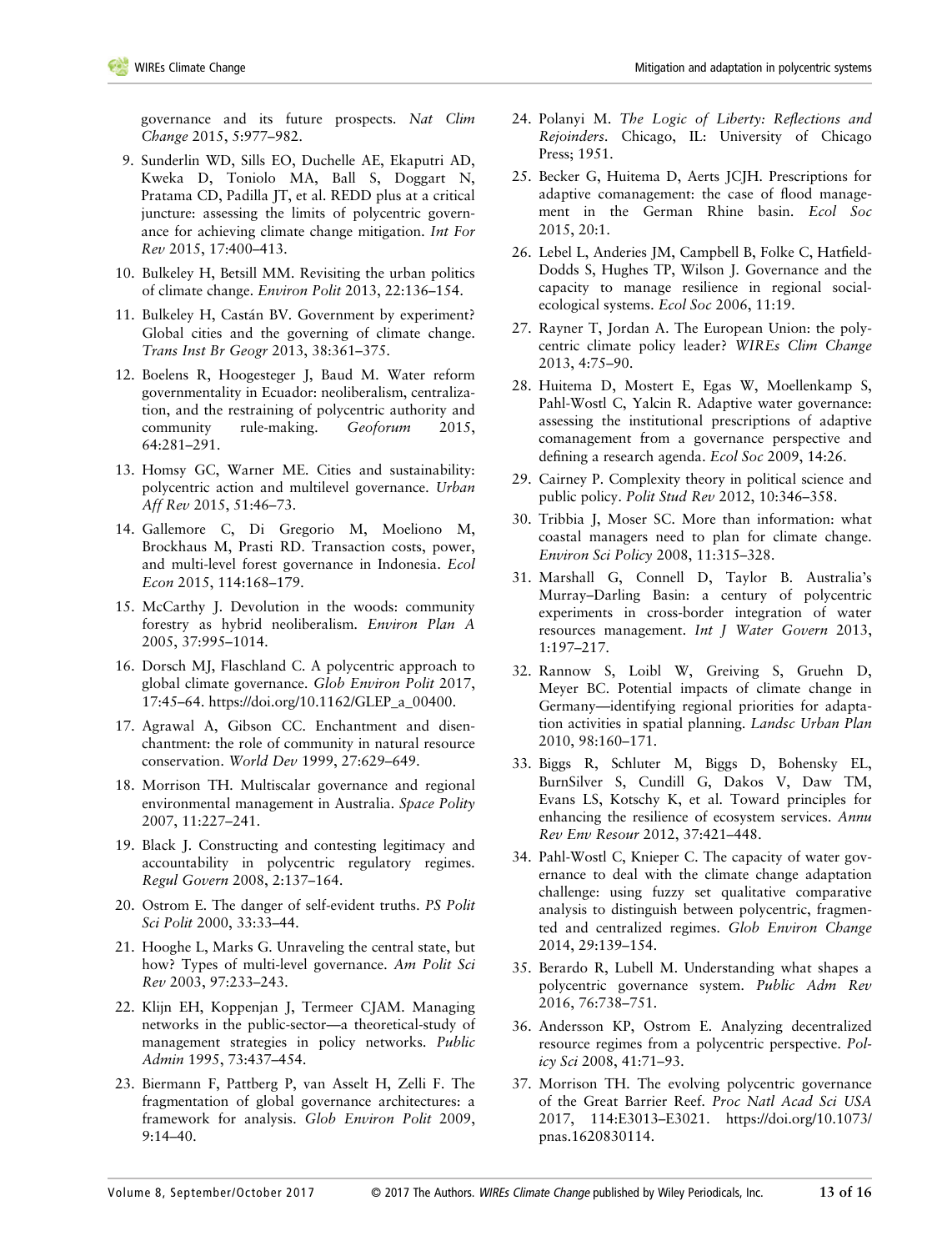- 38. Sovacool BK, Tan-Mullins M, Ockwell D, Newell P. Political economy, poverty, and polycentrism in the Global Environment Facility's Least Developed Countries Fund (LDCF) for climate change adaptation. Third World Quarterly 2017, 38:1249–1271.
- 39. Folke C, Pritchard L, Berkes F, Colding J, Svedin U. The problem of fit between ecosystems and institutions: ten years later. Ecol Soc 2007, 12:30.
- 40. Holling CS. Resilience and stability of ecological systems. Annu Rev Ecol Syst 1973, 4:1–23.
- 41. Holling CS. Understanding the complexity of economic, ecological, and social systems. Ecosystems 2001, 4:390–405.
- 42. Nyström M, Norström AV, Blenckner T, de la Torre-Castro M, Eklöf JS, Folke C, Österblom H, Steneck RS, Thyresson M, Troell M. Confronting feedbacks of degraded marine ecosystems. Ecosystems 2012, 15:695–710.
- 43. Van de Leemput IA, Hughes TP, Van Nes E, Scheffer M. Multiple feedbacks and the prevalence of alternate stable states in coral reefs. Coral Reefs 2016, 35:857–865.
- 44. Gruby RL, Basurto X. Multi-level governance for large marine commons: politics and polycentricity in Palau's protected area network. Environ Sci Policy 2014, 36:48–60.
- 45. Farber DA. Climate adaptation and federalism: mapping the issues. San Diego J Clim Energy Law 2009, 1:259–286.
- 46. Morrison TH. Developing a regional governance index: the institutional potential of rural regions. J Rural Stud 2014, 35:101–111.
- 47. Norberg J, Wilson J, Walker B, Ostrom E. Diversity and resilience of social-ecological systems. In: Norberg J, Cumming GS, eds. Complexity Theory for a Sustainable Future. New York, NY: Columbia University Press; 2008, 46–80.
- 48. Bell J, Morrison T. A comparative analysis of the transformation of governance systems: land-use planning for flood risk. J Environ Policy Plan 2015, 17:516–534.
- 49. Lazarus RJ. Super wicked problems and climate change: restraining the present to liberate the future. Cornell Law Rev 2008, 94:1153–1234.
- 50. Scharpf FW. The joint-decision trap revisited. J Common Mark Stud 2006, 44:845–864.
- 51. Weibust I. Green Leviathan: The Case for a Federal Role in Environmental Policy. Farnham, UK: Ashgate; 2009.
- 52. Hameiri S, Jones L. Global governance as state transformation. Polit Stud 2015, 12225:1467–9248.
- 53. Sorensen E, Torfing J. The democratic anchorage of governance networks. Scand Polit Stud 2005, 28:195–218.
- 54. Lane MB, Morrison TH. Public interest or private agenda? A meditation on the role of NGOs in environmental policy and management in Australia. J Rural Stud 2006, 22:232–242.
- 55. Hope M, Raudla R. Discursive institutionalism and policy stasis in simple and compound polities: the cases of Estonian fiscal policy and United States climate change policy. Policy Stud 2012, 33:399–418.
- 56. Schmidt L, Prista P, Saraiva T, O'Riordan T, Gomes C. Adapting governance for coastal change in Portugal. Land Use Policy 2013, 31:314–325.
- 57. Eakin H, Lemos MC. Adaptation and the state: Latin America and the challenge of capacity-building under globalization. Glob Environ Change 2006, 16:7–18.
- 58. Hameiri S, Jones L. The politics and governance of non-traditional security. Int Stud Q 2013, 57: 462–473.
- 59. Foucault M. Power/Knowledge: Selected Interviews and Other Writings 1972–1977. New York: Pantheon; 1980.
- 60. Hay C. Divided by a common language: political theory and the concept of power. Politics 1997, 17:45–52.
- 61. Lukes S. Power: A Radical View. Basingstoke, UK: Palgrave Macmillan; 2004.
- 62. Morriss P. Steven Lukes on the concept of power. Polit Stud Rev 2006, 4:124–135.
- 63. Scott JC. Domination and the Arts of Resistance: Hidden Transcripts. New Haven, CT: Yale University Press; 1990.
- 64. Huitema D, Adger WN, Berkhout F, Massey E, Mazmanian D, Munaretto S, Plummer R, Termeer CCJAM. The governance of adaptation: choices, reasons, and effects. Ecol Soc 2016, 21:37.
- 65. Abers RN, Keck ME. Practical Authority: Agency and Institutional Change in Brazilian Water Politics. Oxford, UK: Oxford University Press; 2013.
- 66. Agrawal A. Local institutions and adaptation to climate change. In: Mearns R, Norton A, eds. Social Dimensions of Climate Change: Equity and Vulnerability in a Warming World. Washington, DC: The International Bank for Reconstruction and Development / The World Bank; 2010, 173–197.
- 67. Bakker K, Morinville C. The governance dimensions of water security: a review. Phil Trans R Soc A 2013, 371:20130116.
- 68. Lemos MC, De Oliveira JLF. Can water reform survive politics? Institutional change and river basin management in Ceara, Northeast Brazil. World Dev 2004, 32:2121–2137.
- 69. Scoones I. The politics of sustainability and development. Annu Rev Env Resour 2016, 41:293–319.
- 70. Sova CA, Helfgott A, Chaudhury AS, Matthews D, Thornton TF, Vermeulen SJ. Multi-level stakeholder influence mapping: visualizing power relations across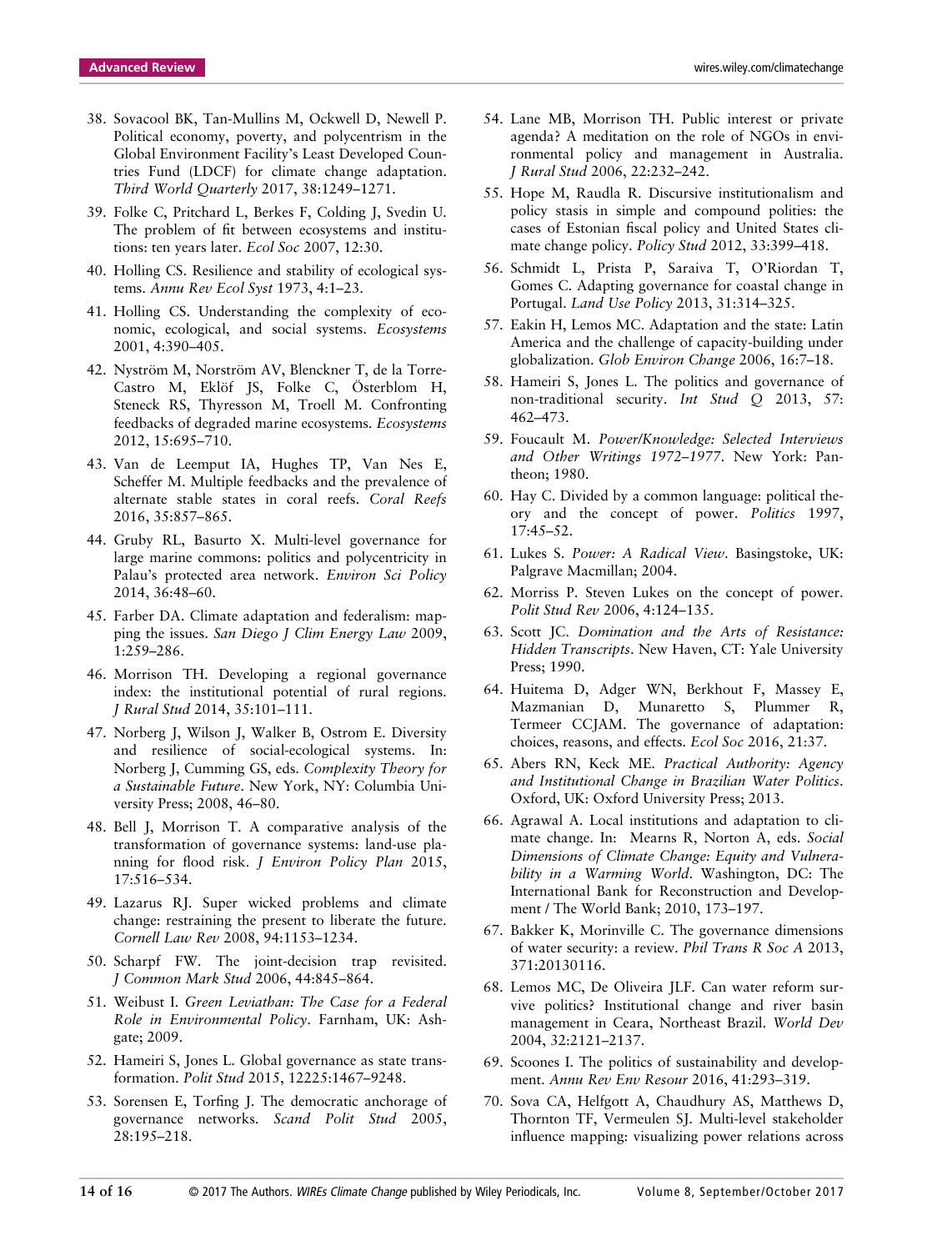actor levels in Nepal's agricultural climate change adaptation regime. Syst Pract Action Res 2015, 28:383–409.

- 71. Spreng CP, Sovacool BK, Spreng D. All hands on deck: polycentric governance for climate change insurance. Clim Change 2016, 139:129–140. [https://](https://doi.org/10.1007/s10584-016-1777-z) [doi.org/10.1007/s10584-016-1777-z](https://doi.org/10.1007/s10584-016-1777-z).
- 72. Ribot JC, Agrawal A, Larson AM. Recentralizing while decentralizing: how national governments reappropriate forest resources. World Dev 2006, 34:1864–1886.
- 73. Andersson K. What motivates municipal governments? Uncovering the institutional incentives for municipal governance of forest resources in Bolivia. J Environ Dev 2003, 12:5–27.
- 74. Ribot JC. Decentralisation, participation and accountability in sahelian forestry: legal instruments of political-administrative control. Africa 1999, 69:23–65.
- 75. Fenna A. Centralising dynamics in Australian federalism. Aust J Polit Hist 2012, 58:580–590.
- 76. Béland D, Lecours A. Fiscal federalism and American exceptionalism: why is there no federal equalisation system in the United States? J Publ Policy 2014, 34:303–329.
- 77. Capano G, Rayner J, Zito AR. Governance from the bottom up: complexity and divergence in comparative perspective. Public Admin 2012, 90:56–73.
- 78. German Federal Government. German Strategy for Adaptation to Climate Change, Berlin, Germany: German Federal Government; 2008.
- 79. Bevir M, Rhodes RAW. Governance Stories. London: Routledge; 2006.
- 80. Sabatier PA. Top-down and bottom-up approaches to implementation research: a critical analysis and suggested synthesis. J Publ Policy 1986, 6:21–48.
- 81. Wilson C, Morrison TH, McCarthy J, Everingham J, Franks D. Steering affordable social outcomes in America's energy heartland: Multi-actor metagovernance in the Marcellus Shale, Pennsylvania. Am Rev Publ Admin 2016. [https://doi.org/10.1177/](https://doi.org/10.1177/0275074016654012) [0275074016654012](https://doi.org/10.1177/0275074016654012).
- 82. Pelling M, High C, Dearing J, Smith D. Shadow spaces for social learning: a relational understanding of adaptive capacity to climate change within organisations. Environ Plan A 2008, 40:867–884.
- 83. Stevenson WB, Greenberg D. Agency and social networks: strategies of action in a social structure of position, opposition, and opportunity. Adm Sci Q 2000, 45:651–678.
- 84. Hanak E, Moreno G. California coastal management with a changing climate. Clim Change 2012, 111:45–73.
- 85. Kumler LM, Lemos MC. Managing waters of the Paraíba do Sul river basin, Brazil: a case study in

institutional change and social learning. Ecol Soc 2008, 13:22.

- 86. Clarke JN, McCool D. Staking out the Terrain: Power and Performance Among Natural Resource Agencies. Albany, NJ: SUNY Press; 1996.
- 87. Crook RC, Manor J. Democracy and Decentralisation in South Asia and West Africa: Participation, Accountability and Performance. Cambridge, UK: Cambridge University Press; 1998.
- 88. Hoppe R, Wesselink A, Cairns R. Lost in the problem: the role of boundary organisations in the governance of climate change. WIREs Clim Change 2013, 4:283–300.
- 89. Lemos MC, Bell AR, Engle NL, Formiga-Johnsson RM, Nelson DR. Technical knowledge and water resources management: a comparative study of river basin councils, Brazil. Water Resour Res 2010, 46:W06523.
- 90. Scott JC. Seeing Like a State: How Certain Schemes to Improve the Human Condition Have Failed. New Haven, CT: Yale University Press; 1998.
- 91. Caldwell MR, Hartge EH, Ewing LC, Griggs G, Kelly RP, Moser SC, Newkirk SG, Smyth RA, Woodson CB, Lunde R. Coastal issues. In: Jardine A, Merideth R, Black M, LeRoy S, eds. Assessment of Climate Change in the Southwest United States: A Report Prepared for the National Climate Assessment. Washington, DC: Island Press; 2013, 168–196.
- 92. Langridge SM, Hartge EH, Clark R, Arkema K, Verutes GM, Prahler EE, Stoner-Duncan S, Revell DL, Caldwell MR, Guerry AD. Key lessons for incorporating natural infrastructure into regional climate adaptation planning. Ocean Coast Manage 2014, 95:189–197.
- 93. Quiggin J, Adamson D, Chambers S, Schrobback P. Climate change, uncertainty, and adaptation: the case of irrigated agriculture in the Murray–Darling Basin in Australia. Can J Agric Econ 2010, 58:531–554.
- 94. Quiggin J. Why the guide to the proposed basin plan failed, and what can be done to fix it. In: Quiggin J, Chambers S, Mallawaarachchi T, eds. Water Policy Reform Lessons in Sustainability from the Murray-Darling Basin. Cheltenham: Edward Elgar; 2012, 49–62.
- 95. Jaspers F, Gupta J. Global water governance and river basin organisations. In: Huitema D, Meijerink S, eds. The Politics of River Basin Organisations: Coalitions, Institutional Design Choices and Consequences. Cheltenham and Northampton, MA: Edward Elgar Publishing; 2014, 38–66.
- 96. Huitema D, Meijerink S. Realizing water transitions: the role of policy entrepreneurs in water policy change. Ecol Soc 2010, 15:26.
- 97. Belmar YN, McNamara KE, Morrison TH. Water security in small island developing states: the limited